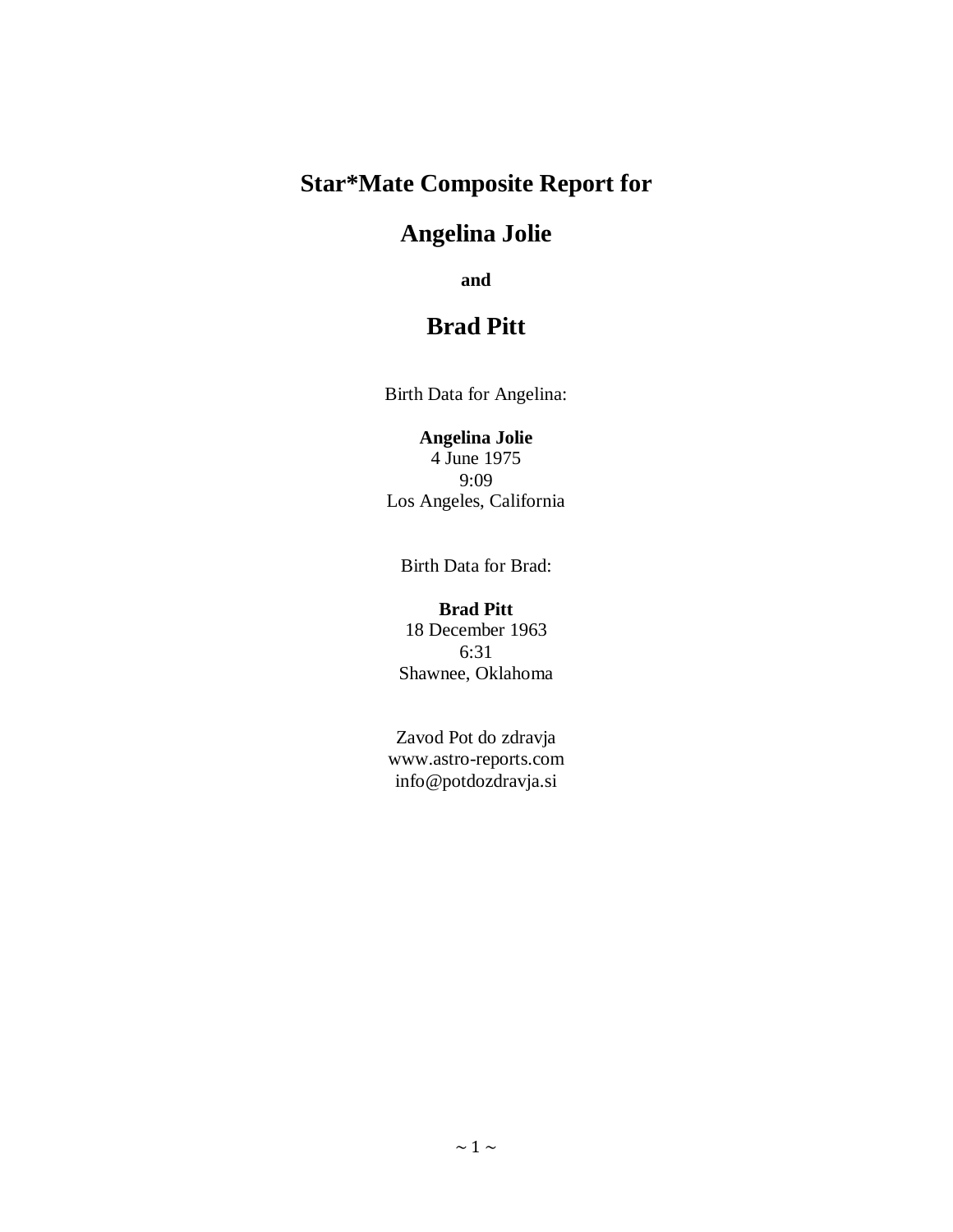This interpretation is based on the composite chart and planetary positions at birth. For astrology students, these and other technical information, are listed below:

|                 | Angelina: | Brad:     | Composite: |
|-----------------|-----------|-----------|------------|
| Sun             | 13 Gem 25 | 25 Sag 52 | 19 Pis 39  |
| Moon            | 13 Ari 05 | 22 Cap 50 | 2 Pis 57   |
| Mercury         | 22 Gem 20 | 16 Cap 07 | 4 Ari 13   |
| Venus           | 28 Can 09 | 23 Cap 28 | 25 Lib 49  |
| Mars            | 10 Ari 42 | 10 Cap 02 | 25 Aqu 22  |
| Jupiter         | 17 Ari 25 | 9 Ari 50  | 13 Ari 38  |
| Saturn          | 17 Can 23 | 19 Aqu 09 | 3 Tau 16   |
| Uranus          | 28 Lib 48 | 10 Vir 04 | 4 Lib 26   |
| Neptune         | 10 Sag 20 | 16 Sco 48 | 28 Sco 34  |
| Pluto           | 6 Lib 31  | 14 Vir 14 | 25 Vir 23  |
| True Node       | 0 Sag 53  | 11 Can 10 | 21 Vir 02  |
| Asc.            | 28 Can 54 | 11 Sag 54 | 6 Lib 31   |
| MC              | 17 Ari 53 | 26 Vir 59 | 7 Can 26   |
| Chiron          | 26 Ari 46 | 10 Pis 35 | 3 Ari 40   |
| Ceres           | 12 Tau 02 | 0 Sag 24  | 21 Aqu 13  |
| Juno            | 17 Gem 37 | 16 Sco 51 | 2 Vir 14   |
| Vesta           | 21 Pis 39 | 22 Sag 30 | 7 Aqu 05   |
| Psyche          | 9 Tau 51  | 23 Sag 55 | 1 Pis 53   |
| Sappho          | 18 Lib 19 | 14 Vir 04 | 1 Lib 11   |
| Eros            | 27 Vir 32 | 20 Aqu 32 | 9 Sag 02   |
| Cupido          | 20 Leo 14 | 25 Aqu 21 | 22 Tau 48  |
| Amor            | 19 Pis 19 | 26 Leo 32 | 7 Gem 55   |
| Aphrodite       | 7 Lib 09  | 12 Vir 17 | 24 Vir 43  |
| True Lilith     | 9 Pis 40  | 7 Sag 39  | 23 Cap 40  |
| 1st house cusp  | 28 Can 54 | 11 Sag 54 | 6 Lib 31   |
| 2nd house cusp  | 20 Leo 50 | 14 Cap 31 | 3 Sco 18   |
| 3rd house cusp  | 16 Vir 37 | 21 Aqu 21 | 4 Sag 01   |
| 4th house cusp  | 17 Lib 53 | 26 Pis 59 | 7 Cap 26   |
| 5th house cusp  | 23 Sco 15 | 26 Ari 41 | 10 Aqu 37  |
| 6th house cusp  | 28 Sag 01 | 20 Tau 48 | 10 Pis 44  |
| 7th house cusp  | 28 Cap 54 | 11 Gem 54 | 6 Ari 31   |
| 8th house cusp  | 20 Aqu 50 | 14 Can 31 | 3 Tau 18   |
| 9th house cusp  | 16 Pis 37 | 21 Leo 21 | 4 Gem 01   |
| 10th house cusp | 17 Ari 53 | 26 Vir 59 | 7 Can 26   |
| 11th house cusp | 23 Tau 15 | 26 Lib 41 | 10 Leo 37  |
| 12th house cusp | 28 Gem 01 | 20 Sco 48 | 10 Vir 44  |

Note: True Lilith is the true apogee of the Moon, also known as Black Moon Lilith

Angelina: Tropical PLACIDUS, GMT: 16:09:00, 34 N 03 08 118 W 14 34 Brad: Tropical PLACIDUS, GMT: 12:31:00, 35 N 19 38 96 W 55 30

Aspects and orbs:

Conj : 8 Deg 00 Min Trine : 5 Deg 00 Min Quncnx : 2 Deg 00 Min Opp : 8 Deg 00 Min Sextile: 2 Deg 00 Min SemiSqr: 2 Deg 00 Min Square: 5 Deg 00 Min SemiSxt: 2 Deg 00 Min Sesqu : 2 Deg 00 Min Note: The composite house cusp calculations are based on the latitude of 39 N 12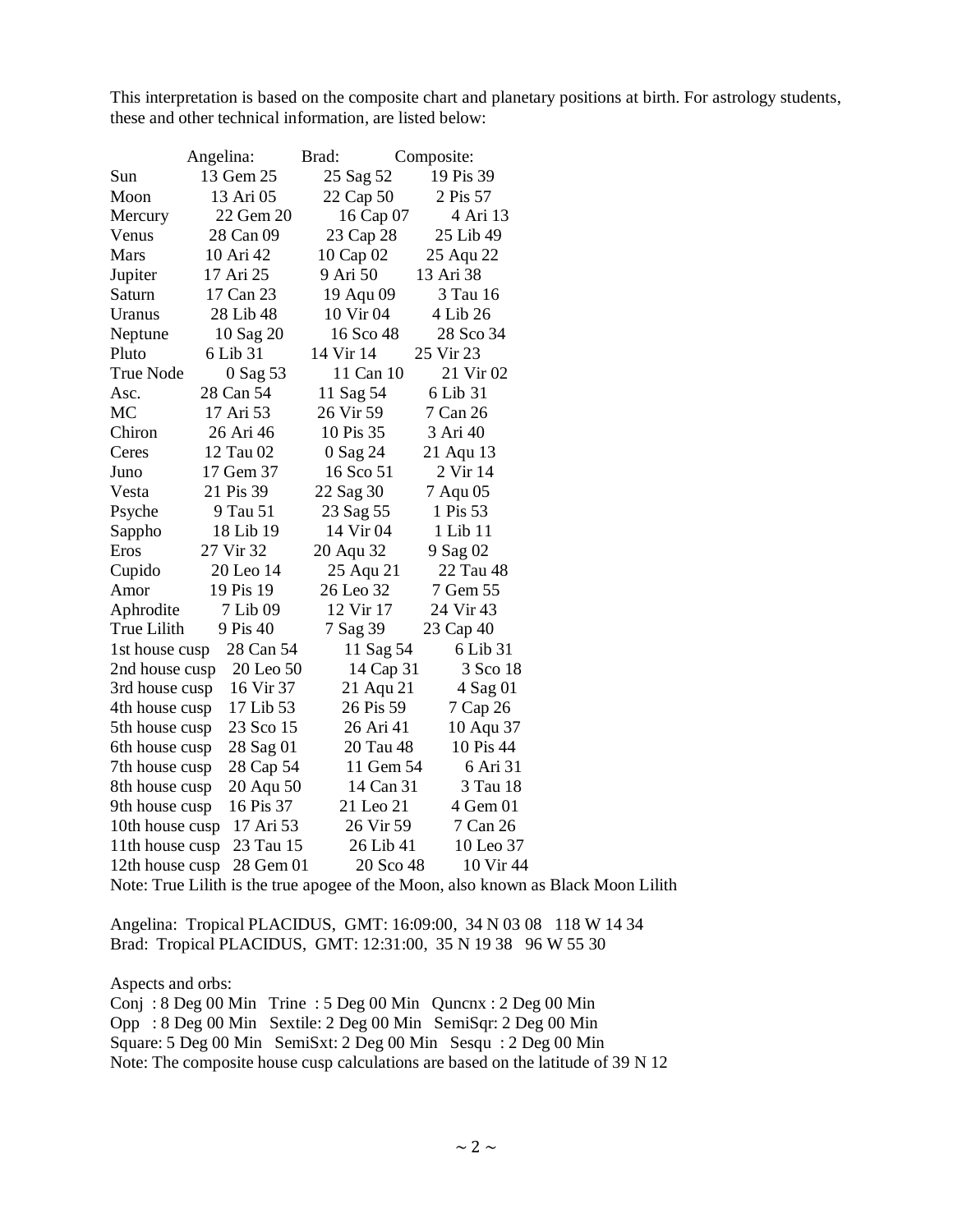# **Star\*Mate Composite Report Introduction**

*"The meeting of two personalities is like the contact of two chemical substances: if there is any reaction, both are transformed." Carl Jung*

When we enter into a relationship with another person, we become a part of something greater than ourselves, the relationship. We are lifted out of ourselves. And it is through relationship, that we can truly see who we are as individuals, both the light and dark. So it is where it is most possible to develop personally, professionally and spiritually.

Astrology, derived from the Ancient Greek word astrologia meaning "telling of the stars," affords us information that usually remains hidden. Having a clear overview and understanding can empower us to achieve harmony and wholeness through a relationship and guide us through any troubled or dangerous waters. The composite (or relationship) chart can tell us what a relationship looks like inside, where we meet and where we don't. It shows us what experiences are possible together, what is easy or difficult. The composite chart will reveal the pattern and magic of a relationship when people come together. It is special and unique, just as the individuals who are relating, and ceases to exist when they are no longer together.

We long to participate in the magic and upliftment of relationship and we want to avoid the challenges and fears that it also brings. With the blueprint of our relationship in hand, we can gain and apply antidotes to the pains of relationship & celebrate more consciously the delights. Sometimes this means we can grow a common garden variety relationship into an exotic flower that can be appreciated and benefit all, including ourselves. And sometimes it precludes anything happening at all except the chaos of weeds. The choice all depends on the individuals involved, their goals, values and focus and what they do with the blueprint.

There is also a Mystery at the heart of every relationship that is not even revealed by the 'telling' of astrology. This is the uncharted territory of which even astrology can only allude to as Love or Fate.

These are the strengths and limitations of the composite chart and this interpretation attempts to empower you both with the blueprint and tools to guide your way in your relationship.

*"The ritual of marriage is not simply a social event; it is a crossing of threads in the fabric of fate. Many strands bring the couple and their families together and spin their lives into a fabric that is woven on their children." Portuguese-Jewish Wedding Ceremony.*

Copyright 2006 Pemo Theodore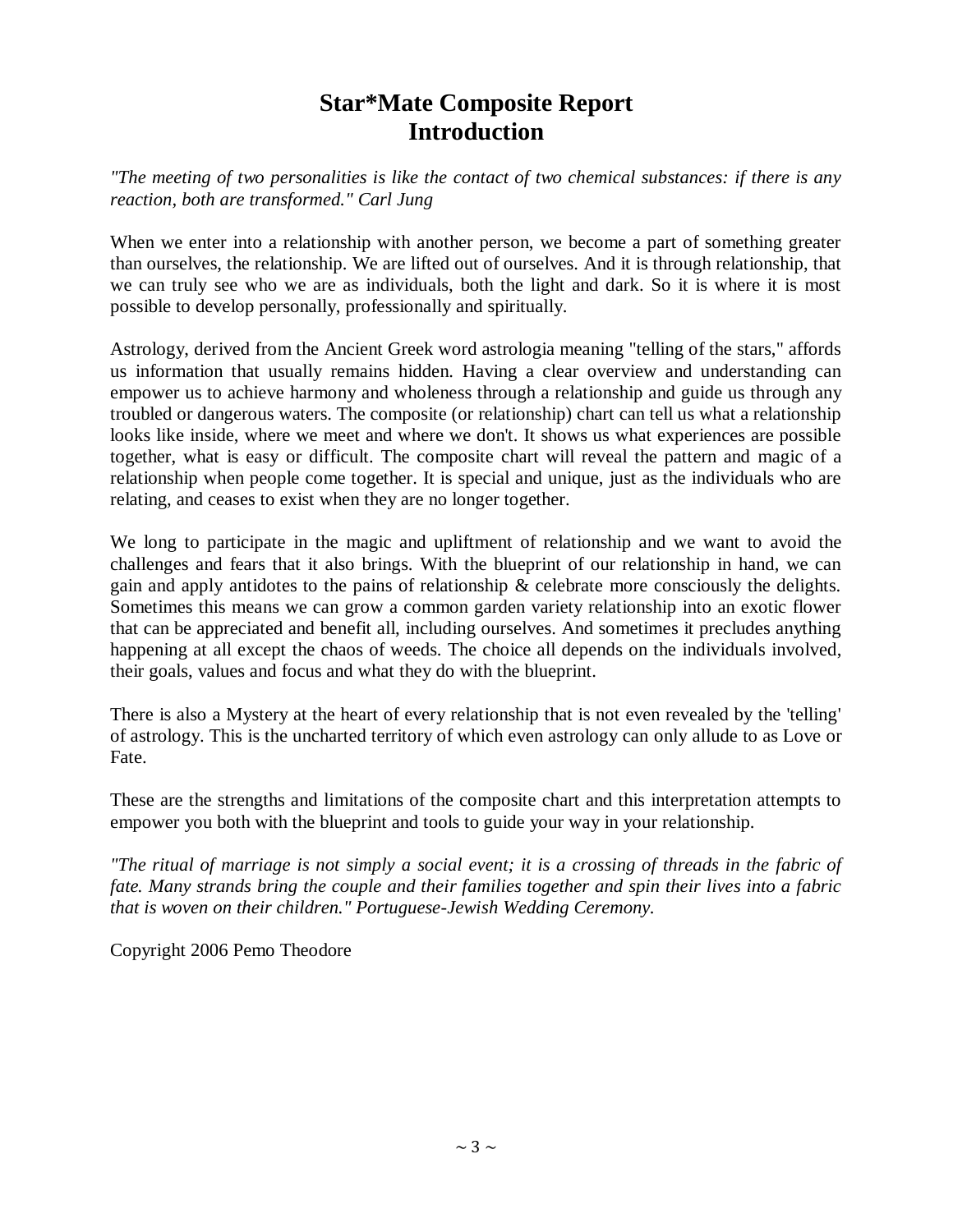## **Chapter 1: Important Issues and Themes in your Relationship**

## *"Intimate relationships cannot substitute for a life plan. But to have any meaning or viability at all, a life plan must include intimate relationships." Harriet Lerner*

Every relationship is as individual, as are its participants! This chapter looks at the very bedrock of your relationship and identifies what your potential is when you are together. Each relationship has issues that need to be dealt with on an ongoing basis and different ways of dealing with them. There are also certain areas of life within which individuals find themselves when they are together. If the essence of a relationship is healthy and positive, there is nothing that you cannot accomplish in life and then the relationship is self-renewing and fulfilling. It is important to identify what in essence you have together that you can then build on. Then everything else is bonus!

## *Sixth/Twelfth House Emphasis in Composite Chart (4 or more planets):*

Unfortunately there are challenges in this relationship as regards equality between you. However if you have come together to help each other and others outside the relationship, then that will be a positive outlet. One of you may be incapacitated in some way, whether physically or emotionally so then the need for support is integral and should provide a source of strength. However if you are looking for a relationship of equals then this is not for you. This would be a good relationship for employer and employee, or a service related relationship.

## *Sun in 6th or 12th house in composite chart:*

Unfortunately it may be difficult to have an equal basis between you in this relationship. One of you may be involved in helping the other, for some reason and if so then this is should serve you both well. However even in this case, the person that is serving the other would need to be monitoring their own needs and making sure that they fulfill them, by other means. One person may have to suppress their own ego to keep this relationship going and obviously that cannot usually happen on a long term basis. If this is a relationship between an employee and employer or guru and student then this dynamic would be more appropriate and less difficult. However other positive factors would need to be present in the chart to make this sustainable for both parties long term. Whichever person appears to be the more active partner may identify much more with the helping and sacrificing strength.

## *Moon in 5th or 11th house in composite chart:*

This relationship will have a lot of heartfelt feelings. You will care about yourselves, others and any creative ventures that arise from the relationship. There is a childlike quality to the feelings that are engendered and therefore you may find it easy to play, have fun and be entertained by each other. It is easy in this relationship to stay connected to your hearts' desires and this will keep the relationship at its best. The more receptive partner may identify much more with the strong feelings of love, joy and playfulness.

## *Sun Opposition Pluto:*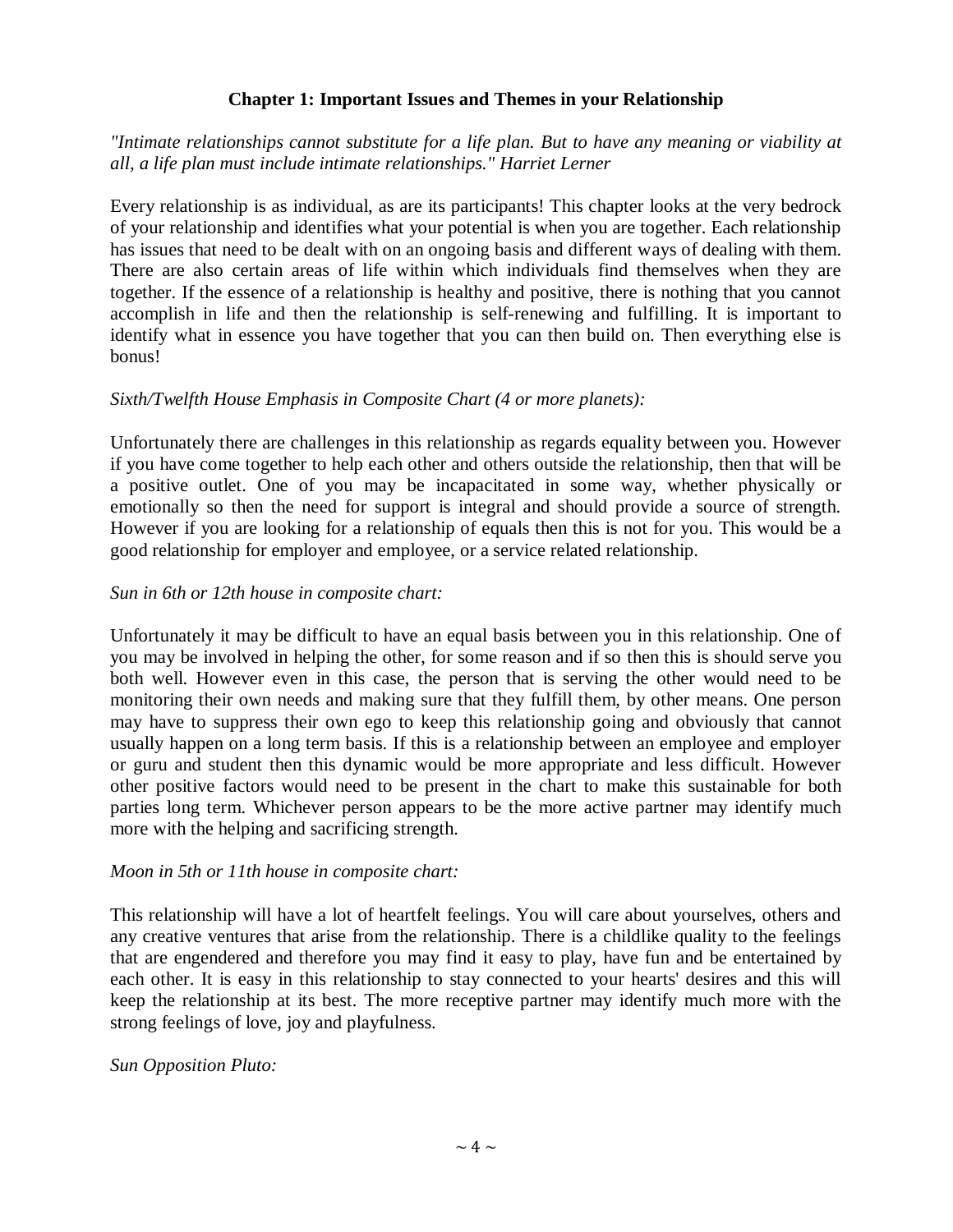You are involved with each other intensely and that can trigger off huge change you and others. It is important that consciousness is brought to bear here so that you don't degenerate to manipulation of each other or those connected to you. The more active partner may then identify much more with this obsession and intensity.

#### *Sun Semisquare Saturn:*

The structure and foundation of your relationship may stress your sense of purpose as a couple. Those around you may burden you with responsibilities and challenge your sense of value in each other causing stalemates. If you relate more to being the active partner then you may identify much more with this struggle with pressures.

#### *Moon Conjunct Mars:*

You feel comfortable with the emotional passion and energy in this relationship. You tend to be emotionally spontaneous with each other and this could be an intense sexual relationship. The more receptive partner may identify much more with this emotional passion.

#### *Moon Square Neptune:*

You may find yourselves emotionally confused or disappointed by the lack of boundary keeping within this relationship. It is important that you have some physical time apart to help clarify who you are as individuals. It is also important to communicate your feelings clearly and listen to each other, do not automatically think you know what the other wants. The more receptive partner may identify much more with this lack of personal boundaries.

#### *Moon Sextile Saturn:*

You have opportunities for building stability and trust into your personal relationship. Family and friends may assist you in feeling secure with each other. One of you will play the role of the more receptive partner and may identify much more with the feeling of emotional security.

#### *Moon Semisextile Mercury:*

You are able to talk together as you both value communication and understanding each other's viewpoint. You are also aware of what motivates each other's feelings and how that can affect what you say to each other. If you are the receptive partner in the relationship it will promote the ease of communication.

#### *Moon Semisextile Chiron:*

You feel instinctively comfortable with each other as you both value expressing your personal vulnerabilities. You also understand what motivates each other's emotional insecurities. Whichever person appears to be the more receptive partner may identify much more with this instinctive comfort.

#### *Moon Quincunx Uranus:*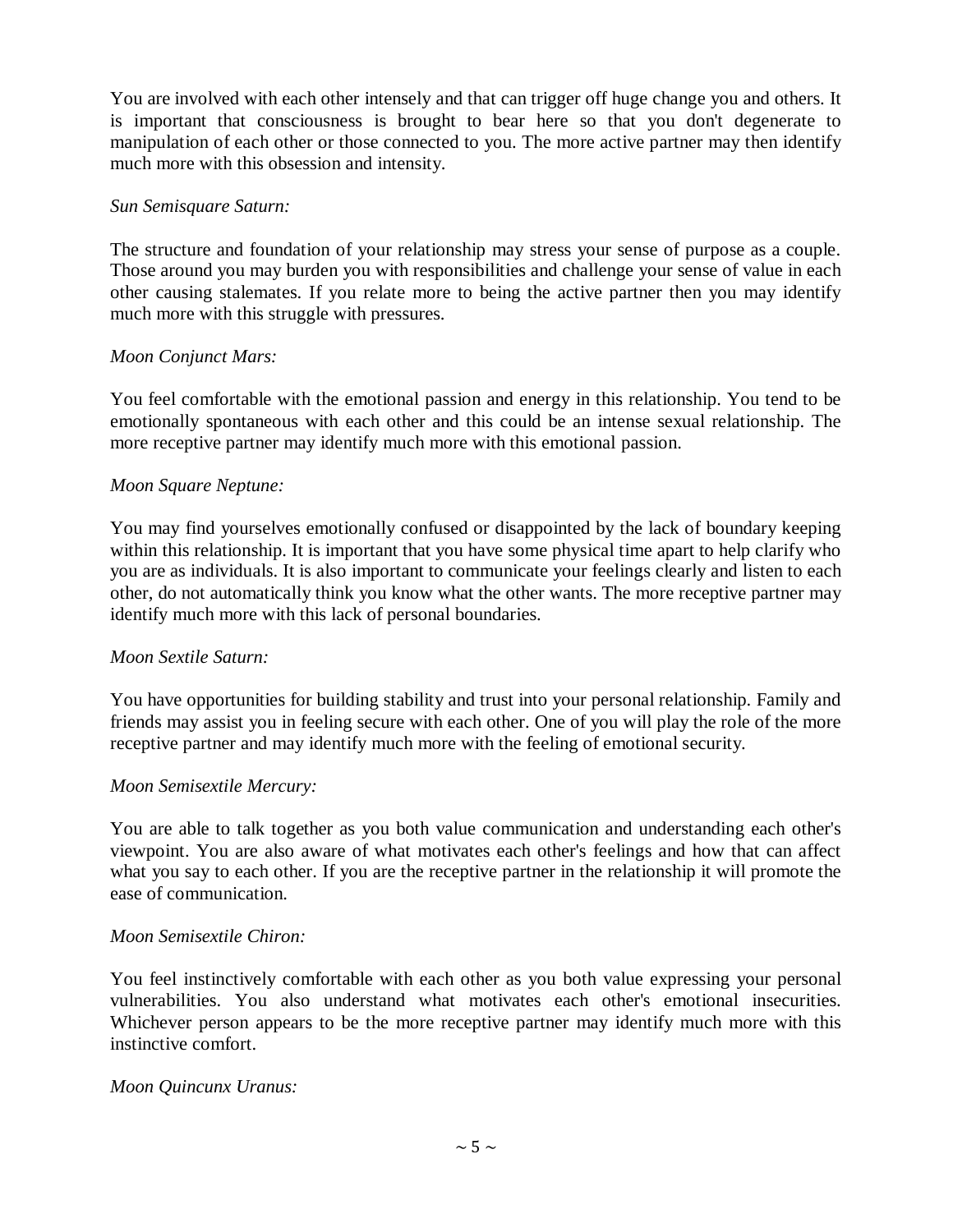You will experience challenges in maintaining your individual freedom while still feeling comfortable emotionally. You will need to be creative about developing this relationship in its own form to make sure that both parties have enough individual space and enough relating. The more receptive partner may identify much more with the challenge of finding a balancing between closeness and aloneness.

## **Chapter 2: How You Complement One Another**

#### *"Passion makes the world go round. Love just makes it a safer place." Ice T, The Ice Opinion*

It feels like a kind of magic when people are attracted to each other, about which we can only wonder. If it is not there, we are not drawn to continue connecting with each other. Depending on the strength and quality of this attraction it is easy, delightful or compulsive to connect. When we are in a long term relationship with someone it provides a pull that brings us back together through more difficult times. It is the desire adhesive that sticks us together; otherwise we would easily drift away from each other due to all the pressures of modern life. This magnetism, lack of it or repulsion is the subtle energy that binds us, or not, in relationship with others. That attraction can comprise of sexual desire, physical appreciation and feelings of love and warmth that are easily accessible. It helps us make the compromises that are necessary in any partnership and encourages our collaborating and co-operating with one another. As a result it is an extremely important factor in the fate and enjoyment of any kind of relationship.

#### *Venus in 1st or 7th house in composite chart:*

This is a loving romantic partnership and you enjoy being together. You feel a harmony and joy in this relationship, which can also touch others. You feel happier being together than apart. You may also be a role model for others for a loving relationship. Because you care for each other, you will try to make each other happy whilst together.

#### *Mars in 5th or 11th house in composite chart:*

You will be passionate in your sexual expression and may be actively involved in some creative work together. You love to have fun, play sports, pursue entertainment or just do things together. The joy of this relationship is in the activities that you share and you need dynamic and physical expression of the love you share together. There is a lightness in your physical expression of energy and sexuality.

#### *Venus Opposition Saturn:*

You have a committed love for each other but may find the relationship or your partner very controlling. There may be a swinging back and forth in how much value you both put on the stability and security being together. You can certainly stay together for a long time and at least long enough to learn lessons from this relationship. However at times, your sense of joy and fulfillment in love may be seriously curtailed. You may also struggle at times with the lack of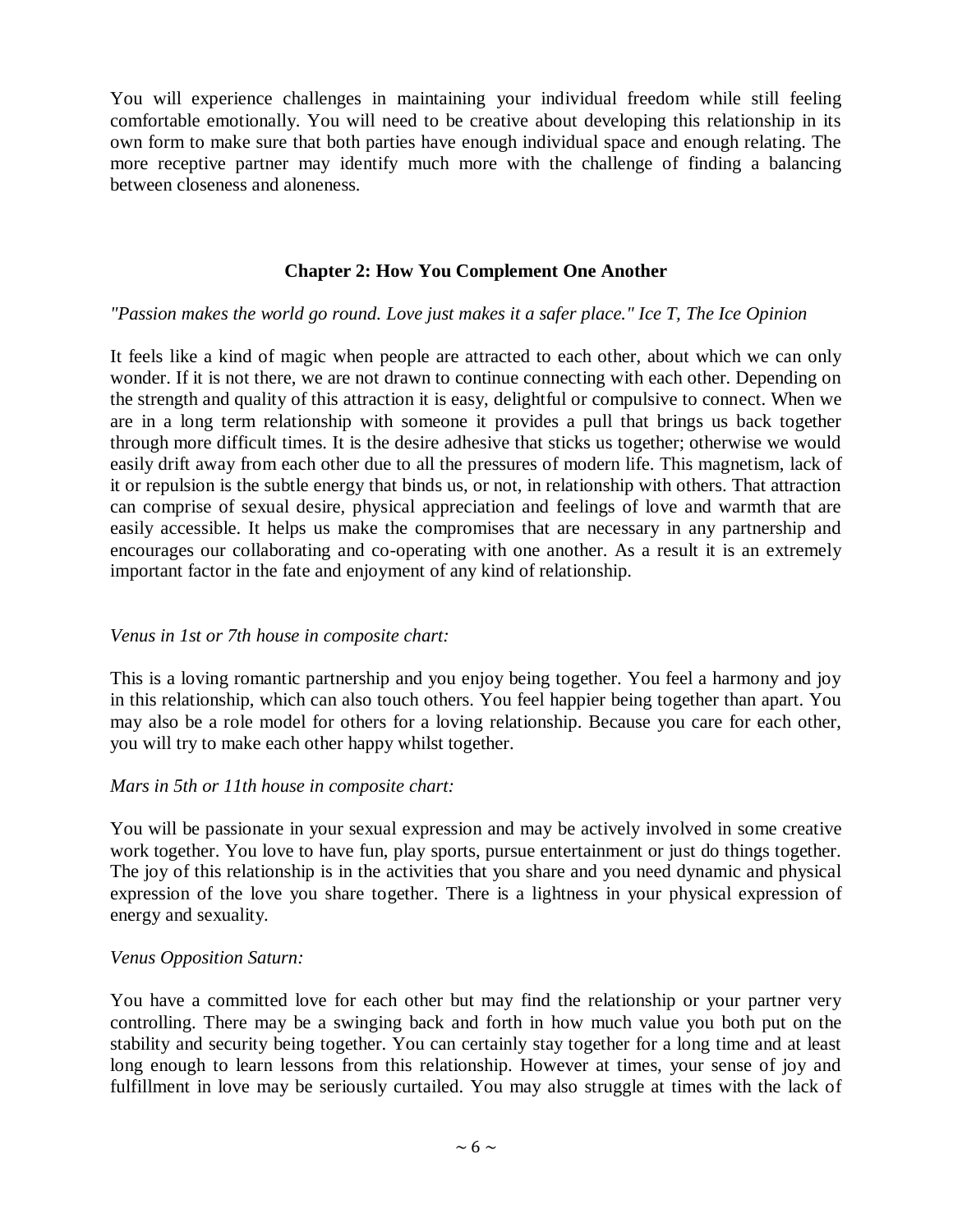spontaneity between you both or your spontaneous expression of love may be mismatched and your partner not receptive when you are and vice versa.

## *Venus Trine Mars:*

Your love and passion flow easily together and you may take it for granted a bit. However this is a wonderful link within a relationship and gives a lot of romantic & passionate energy in being together. Your sexual expression naturally flows with your love and is easily regenerated. You just fire each other up! This also works well for any kind of work you do together, you just love being together.

## *Venus Semisextile Pluto:*

You easily feel deep love for each other and value the transformative aspect of that love. You are also aware of what motivates you both in your desires and need for empowerment. As a result you are able to keep the profundity and intensity of your love alive.

## *Mars Square Neptune:*

Your energies within this relationship may tend to be leached from their original output by your imagination and sensitivity to your partner. This applies to your sexual and physical energy for work and projects you are both involved in. By identifying what your needs are independently and then coming back together with that clarity, some compromise may be reached that will have a conscious intent to benefit both. There may be a conflict between where you both want to put your energies whilst together, as in spiritual or compassionate work or highly imaginative creative work.

#### *Mars Quincunx Pluto:*

You may find it difficult to handle the intensity of the sexual and physical side of this relationship. You will need to find a creative balance between asserting your will and desires and regenerating and renewing your energies between you.

#### *Asc. Conjunct Uranus:*

This is a very individual and free relationship that needs to be created with the context of both partners. You need a lot of space and freedom to explore the world as well as each other for this relationship to work well. You were drawn to each other magnetically and suddenly. However if you do not maintain a sense of your own individuality whilst relating, it is likely to finish as suddenly.

#### *Asc. Opposition Mercury:*

There is a very strong focus on communication and ideas in this partnership. You may find a comrade-in-arms type of relationship develop between you. You share each other's thoughts and are able to listen to each other. You both appreciate movement and any sort of boredom would be anathema to the relationship. Networking with others may also be an important aspect of this relationship.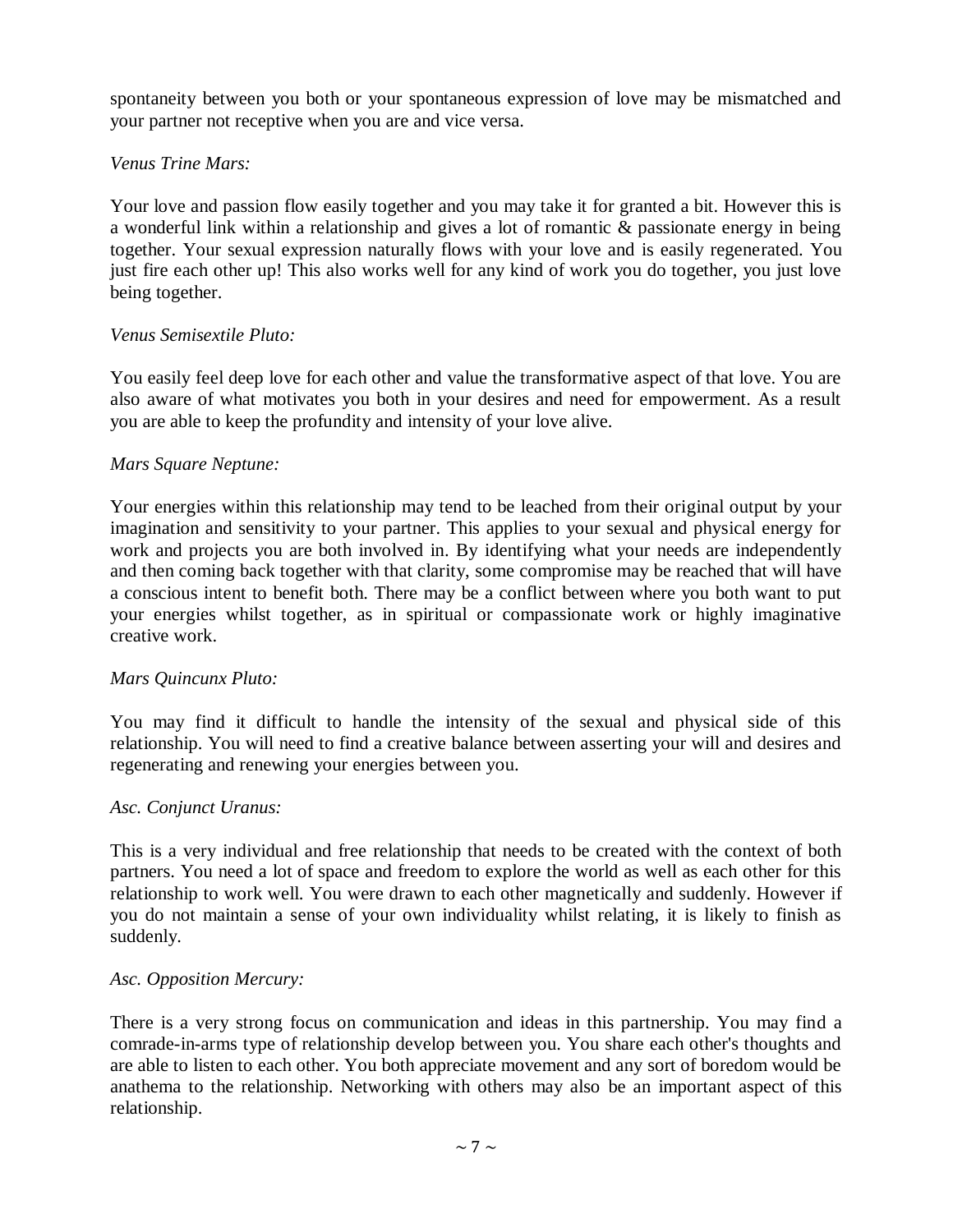#### *Asc. Opposition Jupiter:*

This relationship will feel as if blessed by heaven and you are incredibly optimistic and positive about life when together. You may share similar interests in personal development, social or learning values and they may be the strongest focus of the relationship. Those around you will be blessed by your bountiful generosity and optimism as well. This would be a very good marriage!

## *Asc. Opposition Chiron:*

This is an incredibly strong instinctually binding relationship. You will feel a pull towards each other and will be able to heal past relationship wounds together. They will emerge readily when you relate but the capacity for healing them will also be there. You should both gain a lot of learning about yourselves and the relationship and may also share this philosophy and help to others around you.

## *MC Square Mercury:*

This relationship, although significant will experience challenges to its core from your ideas and communications. Your individual ideas may differ from the collaborative ideas that support relationship and your styles of communicating may be different so that it is difficult to understand each other. You will need to work at keeping balance between your individual ideas and styles of communicating with a more collaborative manner to serve the relationship and this should make for a healthy relationship. Listening will be a good start!

## *MC Square Uranus:*

This relationship, although significant will experience challenges to its core from your individual needs for freedom and independence! There may be a conflict with how much space and freedom you want as individuals and what maintains the intimacy of the relating. You will need to keep a balance between independence and intimacy needs and this should make for a healthy relationship.

#### *MC Square Chiron:*

This relationship, although significant will experience challenges to its core from your instinctual responses. There may be conflict with the past relationship wounds that the connection brings up within you. You will need to keep a balance between your instinctual responses and attitudes and the wholeness of the relationship and this should make for a healthy relationship.

#### *MC Trine Moon:*

This is a significant relationship as your sense of comfort and feeling flows easily with the integrity and core of the relationship. You experience harmony just being together and could easily live together. The role of more receptive partner is one that one of you falls into and you may then identify much more with this ease and comfort with the integrity of the relationship.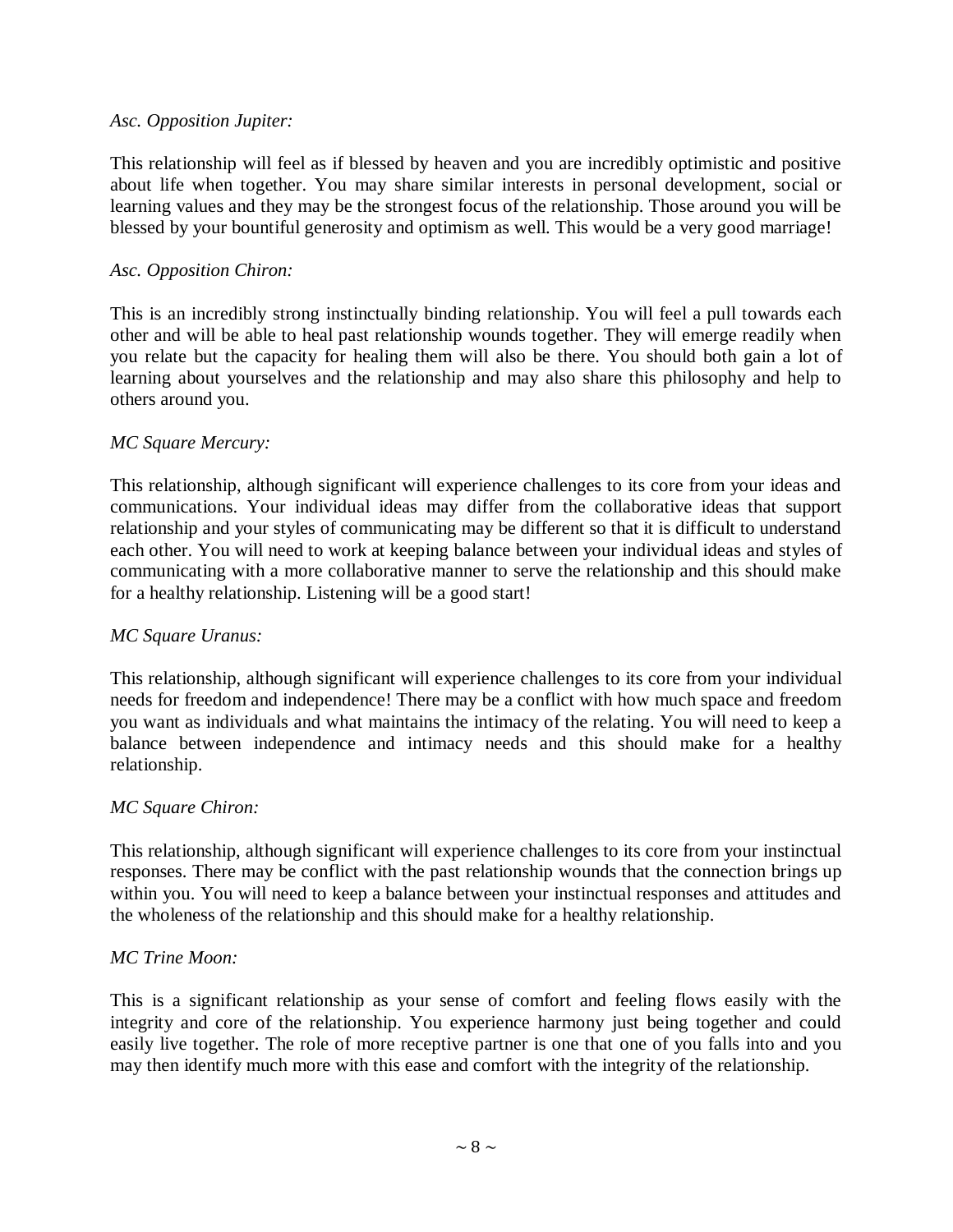#### **Chapter 3: How You Communicate**

*"Listen. Do not have an opinion while you listen because frankly, your opinion doesn't hold much water outside of Your Universe. Just listen. Listen until their brain has been twisted like a dripping towel and what they have to say is all over the floor." Hugh Elliott, Standing Room Only weblog, 02-14-2003*

#### *"When in doubt, tell the truth." Mark Twain (1835 - 1910)*

The bridge that links us as individuals and saves us from our isolation is communication and so it is a key piece to any relationship. The good news is that anyone can learn communication skills if they are interested in bridging that gap. One of the main skills is listening, and of course we can listen not only with our ears but on all levels. And the other key skill is truth telling. These two basic keys are the best foundation for any kind of good relationship and guarantee that you can continue to grow and develop together.

In some relationships we easily develop good communication patterns but in others there are inherent stresses or resistances to healthy sharing on this level. We then have to work harder to maintain optimum communication levels. So when starting any new relationship, it would bode us well if we are initially challenged, to be realistic about how much effort will need to be expended in developing consciousness and healthy habits for the future relationship. Then we can choose whether this is worthy of our effort or not.

Be forewarned that the largest common cause of relationship breakdown is when there is a breakdown in communication. Then the bridge that everything else must cross to link us has fallen into the crevasse between us. Bringing consciousness to this area in all your relationships will pay off dividends with healthy, happy and flourishing connections with others.

#### *Mercury in 6th or 12th house in composite chart:*

Your ideas and communications are geared to how to serve each other and address issues of work. You like to organize your daily routines and habits and possibly focus on issues of health and discipline. This is a very functional position and attention to all the details will ensure that plans go smoothly. However you may also need to lighten the tone occasionally, as too much focus on this area can become boring and pedantic for any type of relationship. One difficulty to this position is that due to the inequality of your ideas there may be a tendency not to be frank or honest with each other and that can be as harmful long term as not listening to each other. If you are involved in helping someone or work together, then this is a wonderful position to ensure that everything works well.

#### *Mercury Conjunct Chiron:*

Your ideas can come from a very instinctive level and you are able to discuss and think about basic issues that result from the relationship. Old communication wounds from past relationships may surface to be addressed and healed together. Human vulnerabilities are the focus and topic of your conversations and together you have the potential to bridge the gap between minds and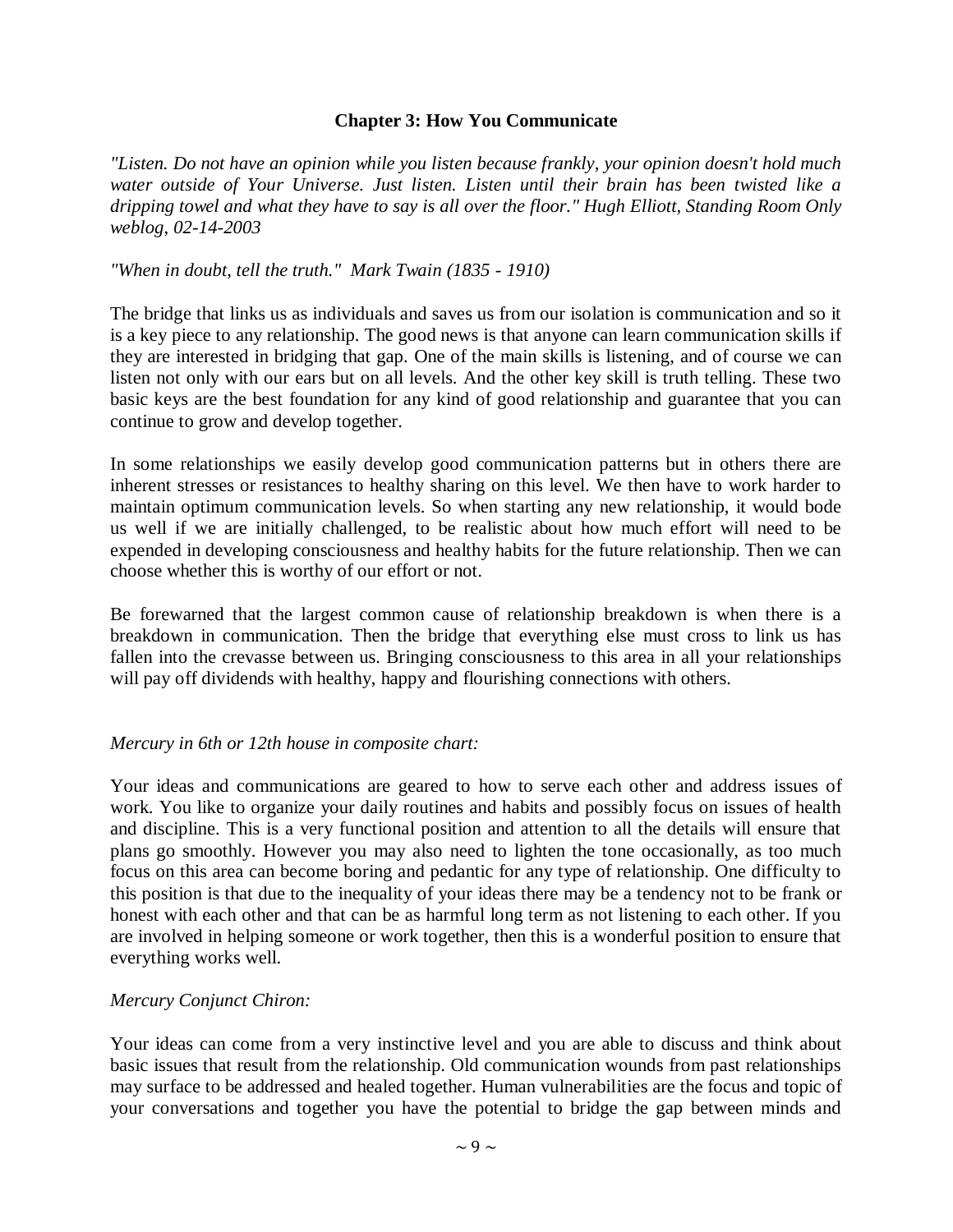bodies. There will be a deep sense of meaning that can also result from your conversations and sharing of ideas together.

## *Mercury Opposition Uranus:*

Your ideas and communication styles may tend to swing backwards and forwards from relationship oriented to independent and freedom oriented. You may find that one or both of you may identify with either end of this polarity. Generally your focus is on the overview of any situation and the ultimate truth and so this connection can promote enlightening & stimulating thoughts and conversations. You may need to bring some human empathy to this position to soften any hard truths that may spontaneously erupt from you both.

# *Mercury Semisextile Saturn:*

You value the stability and reliability of your ideas and communications that you share. You are also aware of what motivates your commitment with those. You can therefore plan and organize sharing of your serious thoughts and responsibilities.

# **Chapter 4: Challenges to Relating**

## *"I love being married. It's so great to find that one special person you want to annoy for the rest of your life." Rita Rudner*

In some cases the challenges to relating are easily transformed and then integrated and in others they feel more like stumbling towards the eventual collapse of the relationship! Challenges in life can be important to help us remain conscious in our participation with each other, rather than falling into a state of unconscious participation that allows our complexes full expression! However there is a middle line, a relationship cannot be all about work, but needs an element of relaxation so that we can rest and restore ourselves whilst together. If this place of refuge is not available then we cannot and will not persist with the development of a mature relationship. So it is important that any relationship is not overburdened with challenges and lacking any ease, joy and fun.

There are many kinds of challenges within relationships; these occur mainly in the areas of communication, sexuality, finances, security and trust to name just a few. All these challenges can be alleviated and bridged through clear communication. Trust can be established if you know that both parties are committed to growing the relationship. That is the foundation underneath any relationship, the willingness to go the distance through good times or bad, so that when life intervenes to 'spoil our fun' we have tools and a sense of perseverance to persist.

It is up to the individuals whether the challenges within their relationships are workable and ultimately elevating or whether they are more trouble than they are worth.

*Saturn in 1st or 7th house in composite chart:*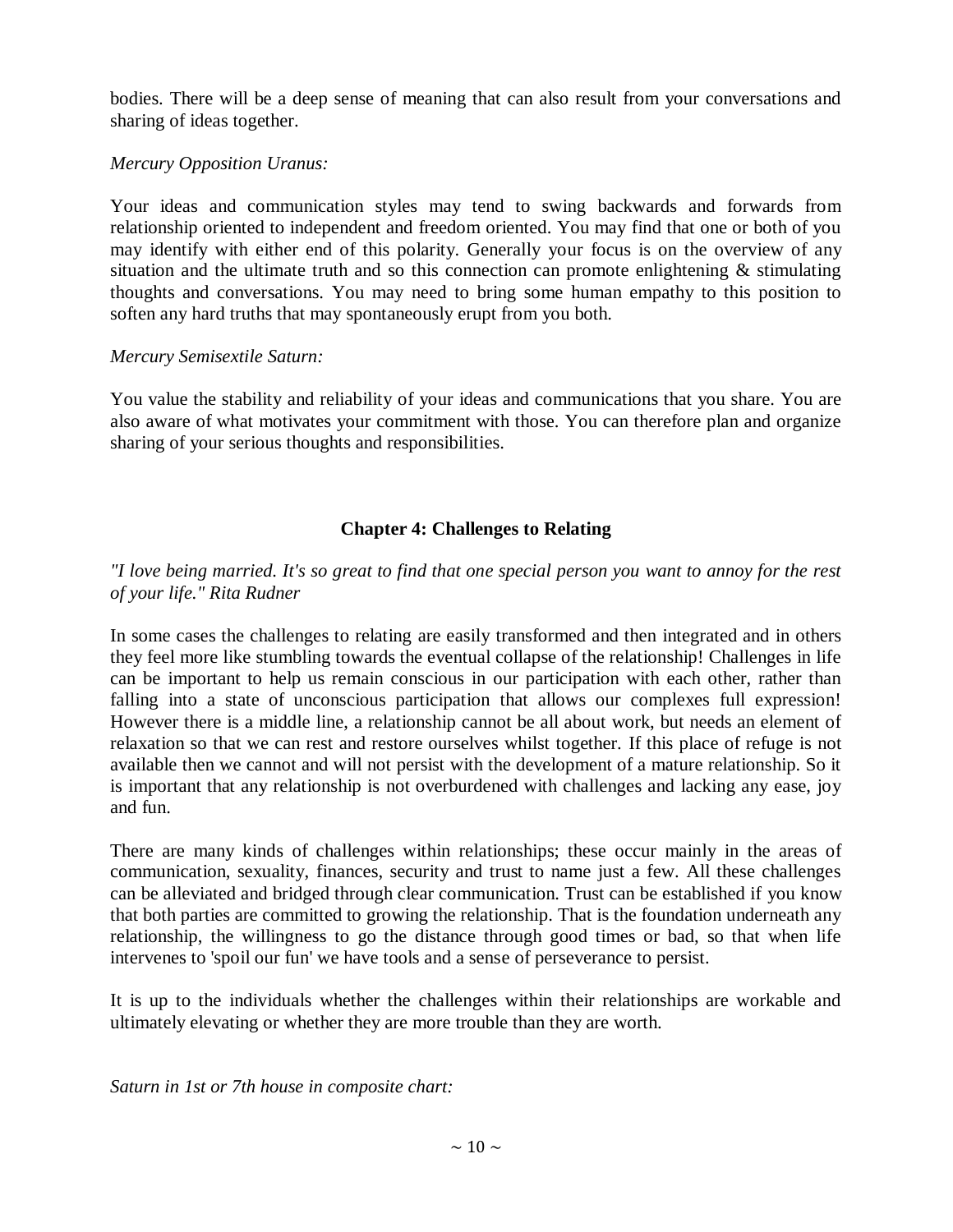This is a strongly committed relationship and there is a sense of duty towards each other and to being together. You may feel instantly committed to being together and find 'all exits blocked'. There is definitely a strong desire for structure and foundation within this partnership and roles need to be identified clearly, whether this is a business partnership or marriage. You need to be careful to make sure that you don't overburden yourselves with responsibilities or duties. There are definitely issues as regards partnership that need to be worked on and developed together. This is the underlying purpose to stay together for a certain period of time. Be careful that fear isn't the underlying theme that binds you together, to the sacrifice of more fulfilling reasons.

## *Saturn Semisextile Chiron:*

Accepting and healing past relationship wounds that are exposed and the commitment within the relationship work together. You hold a high value on both. You are also in touch with what motivates your healing and trust.

## *Saturn Quincunx Uranus:*

You may find it difficult to give each other freedom and independence within the structure of this relationship. You will need to find a creative balance between your need for safety and your needs for independent movement.

## *North Node in 6th or 12th house in composite chart:*

You will be drawn to each other for service, healing or spiritual purposes. There is a fateful quality to the inequality that you will experience together. Within the context of this work, you will discover the areas that need to be developed or worked upon as individuals within this relationship. These lessons will tend to be focused on service, health and spiritual matters.

#### *True Node Conjunct Pluto:*

You will feel fatefully and compulsively drawn to each other. There is a quality of compulsion about being together and empowerment issues may surface. Within the context of this powerful connection, you will discover the areas that need to be developed or worked upon as individuals within this relationship. These lessons will tend to be focused on power, sexuality, compulsion and control.

## *True Node Opposition Sun:*

You will feel as if you are meant to be together and that the relationship is your main focus. You can work together and will be as a functioning whole relationship. Within the context of the relationship purpose, you will discover the areas that need to be developed or worked upon as individuals within this relationship. These lessons will tend to be focused on the essence of relating and how are as a couple in the world. The role of more active partner is one that one of you falls into and you may then identify much more with this fateful feeling of purpose.

#### *Black Moon Lilith in 4th or 10th house in composite chart:*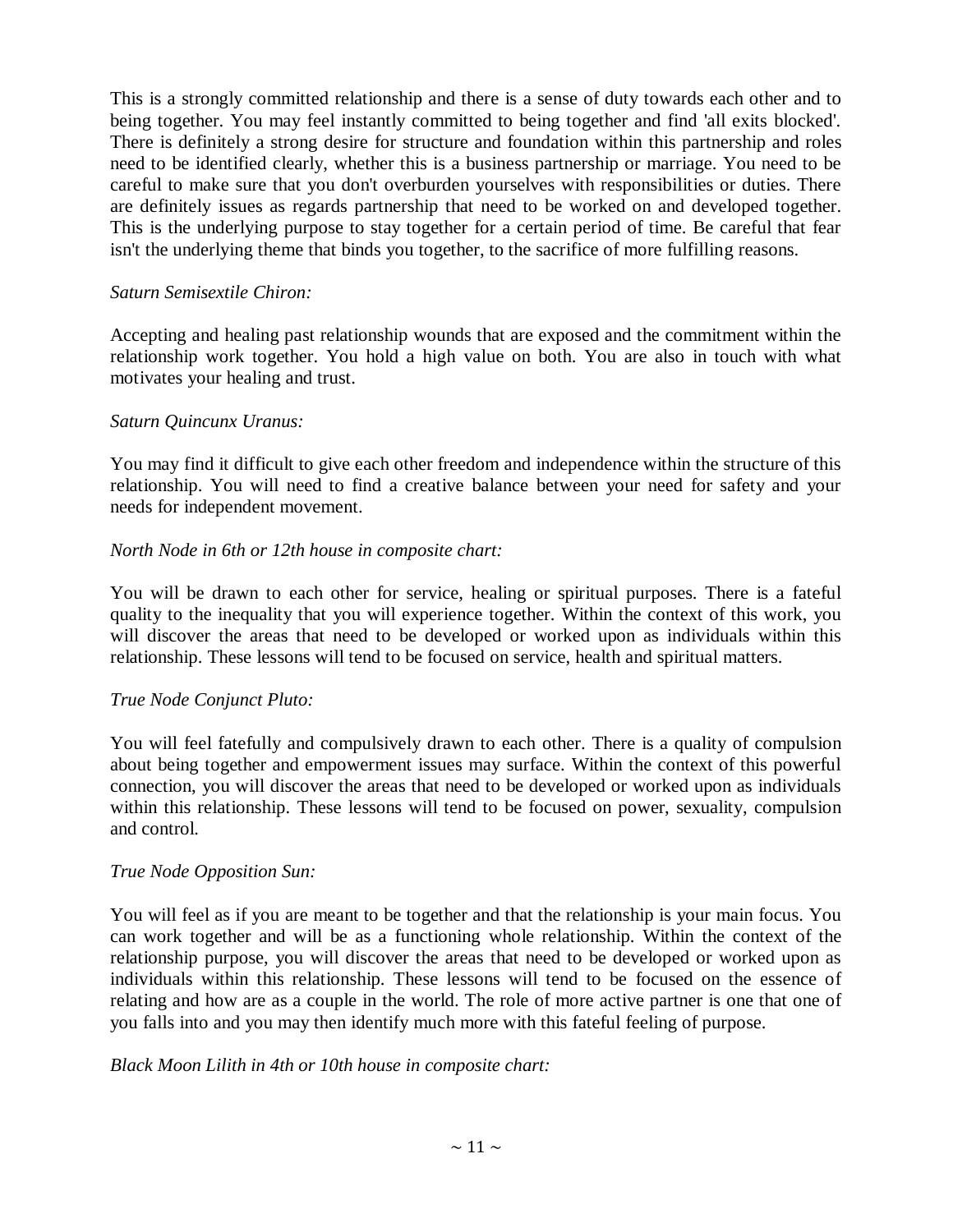This relationship has a deep soulful connection to its very foundation. You will identify with roles building together your personal lives or business. However you will tend to be very individual and creative within those roles. This relationship although significant as regards home, family or work, definitely does not follow the status quo in those areas. You will experience very profound feelings that can be very nourishing for your soul. However you must surrender to the wild flow of feeling connection that tends to leak out over the normal edges of what is acceptable. You may feel that your relationship stems from or is bound up in family or genes, so that it is greater than yourselves personally. Acceptance of your individual feelings is the key to happiness here.

## *True Lilith Square Venus:*

You may have a conflict between your desires and attraction for each other and the deep emotions and sexuality that are released from being together. You may find that these more unconscious feelings disturb your aesthetic senses and harmony and need to be accepted and integrated. It is important to work towards acceptance of these more unconscious emotions and sexuality, if it is a high value to have that depth within the relationship. Repressing these feelings will only prove disruptive to the relationship.

## *True Lilith Trine Pluto:*

You may take it for granted how easily your empowerment flows with the deep emotions and sexuality that surface within the relationship. Your needs for change and transformation integrate smoothly with this level that is normally unconscious. It is easy to accept and integrate, so that you are capable of intimacy together on a profound, soulful level.

#### *True Lilith Trine True Node:*

You may take it for granted how easily you integrate the destiny of the relationship with the deep emotions and sexuality that surface within the relationship. Your fate together integrates easily together with this level that is normally unconscious. It is easy to accept and integrate, so that your destiny is on a profound, soulful level.

#### *True Lilith Semisextile Mars:*

You are easily able to energize each other from a deep emotional and sexual level. You are also aware of what motivates you both, in this profound, soul, instinctual dimension.

## **Chapter 5: Background of the Relationship**

*"My mother used to say that there are no strangers, only friends you haven't met yet. She's now in a maximum security twilight home in Australia." Dame Edna Everage (1934)*

*"Nobody sees a flower - really - it is so small it takes time - we haven't time - and to see takes time, like to have a friend takes time." Georgia O'Keeffe (1887 - 1986)*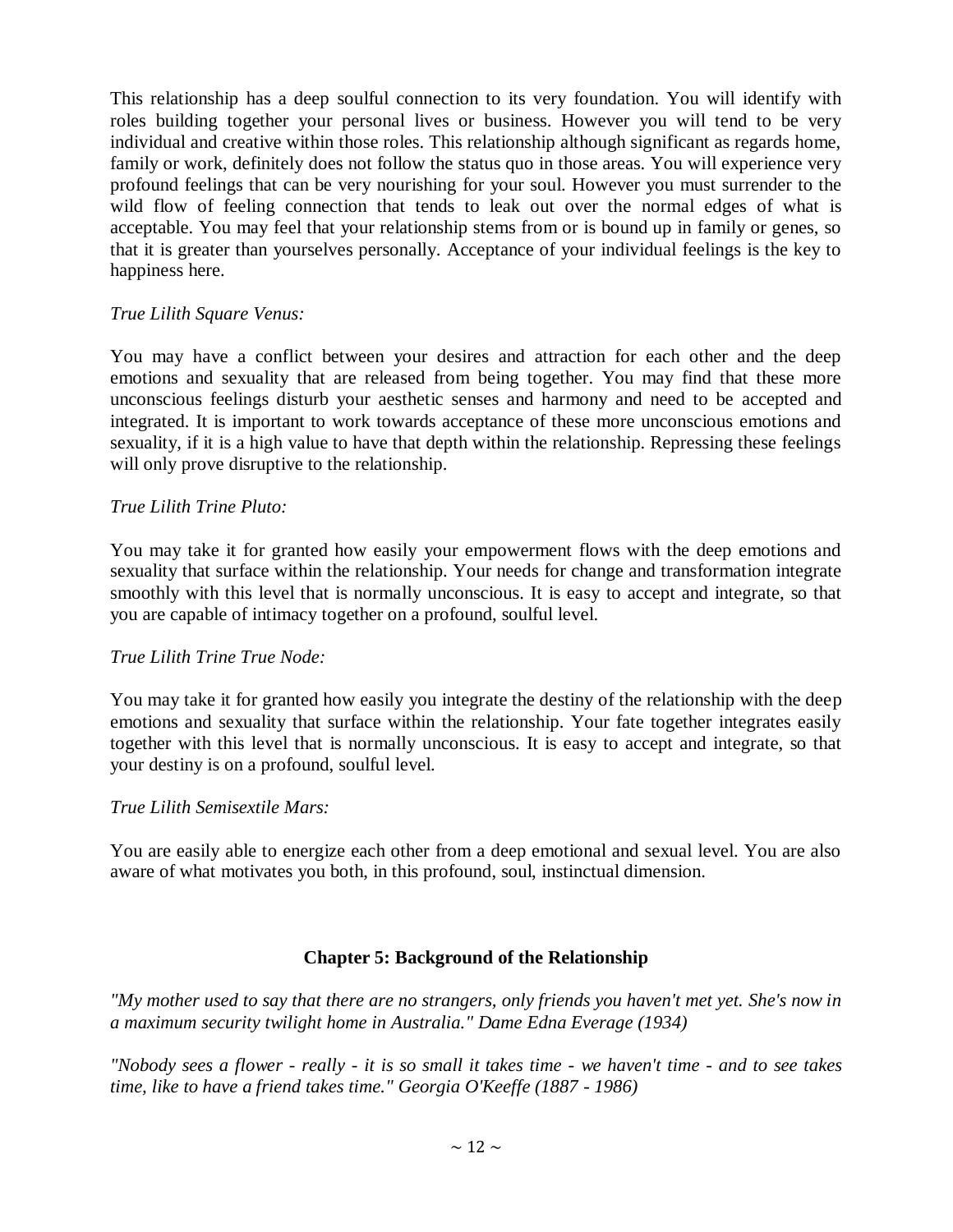## *"Don't accept rides from strange men, and remember that all men are strange." Robin Morgan*

We have many different types of relationships. These days we have the luxury of being able to be very creative with all our relationships and can work together to make them suit us as individuals. We have grown beyond automatically relating from predetermined roles. This is truly wonderful as it has the great advantage that we then are challenged to stay conscious whilst we interact with each other.

It is important in any kind of relationship to have friendship as the underlying foundation. The origins of the word friend come from the Old English word "freond" which meant "to love, to favor" and is related to the Old English word "freo" which meant "free". This is a clue as to how to make all our relationships successful, to honor each other's freedom as individuals and to love each other. This can be applied to all business and personal relationships if we want to achieve the highest expression of potential between others.

## *Jupiter in 1st or 7th house in composite chart:*

This is a highly beneficial relationship as your involvement together really expands your horizons. There is a quality of enthusiasm in this partnership in that it boosts your confidence as a couple. You have a strong sense of meaning and belief in being together. You feel blessed to be in this partnership and tend to share that with those around you. There may a strong social context to this relationship so that it is inherent that you will benefit others by being together.

#### *Chiron in 6th or 12th house in composite chart:*

This relationship brings up vulnerabilities from past relationship wounds, as regards work, service and healing. This relationship may have a very strong focus on accepting and integrating the very physical vulnerabilities that are exposed as part of your human condition. This is an unequal relationship and the service that you have been brought together to do, may provide both the vulnerability and then the acceptance and wholeness that results.

#### *Uranus in 6th or 12th house in composite chart:*

This relationship will focus on individual work, service and healing together. You both may be involved in altruistic work together and that would be a very positive use. You may also be focused on alternate healing together and any inequality that is indicated by this position can be challenged by more positive manifestations such as these. This relationship will not be routine and mundane patterns will not survive whilst together. Humanitarian concerns as regards your spiritual path may also be very important.

## *Neptune in 2nd or 8th house in composite chart:*

The relationship's values will be focused more on ideals and the subtle connection between you. The intuition and empathy that you share will be the foundation that you build your trust and safety upon within this relationship. However you will need to be careful that material security issues are not avoided in favor of the spiritual. Both will need to be incorporated in some way.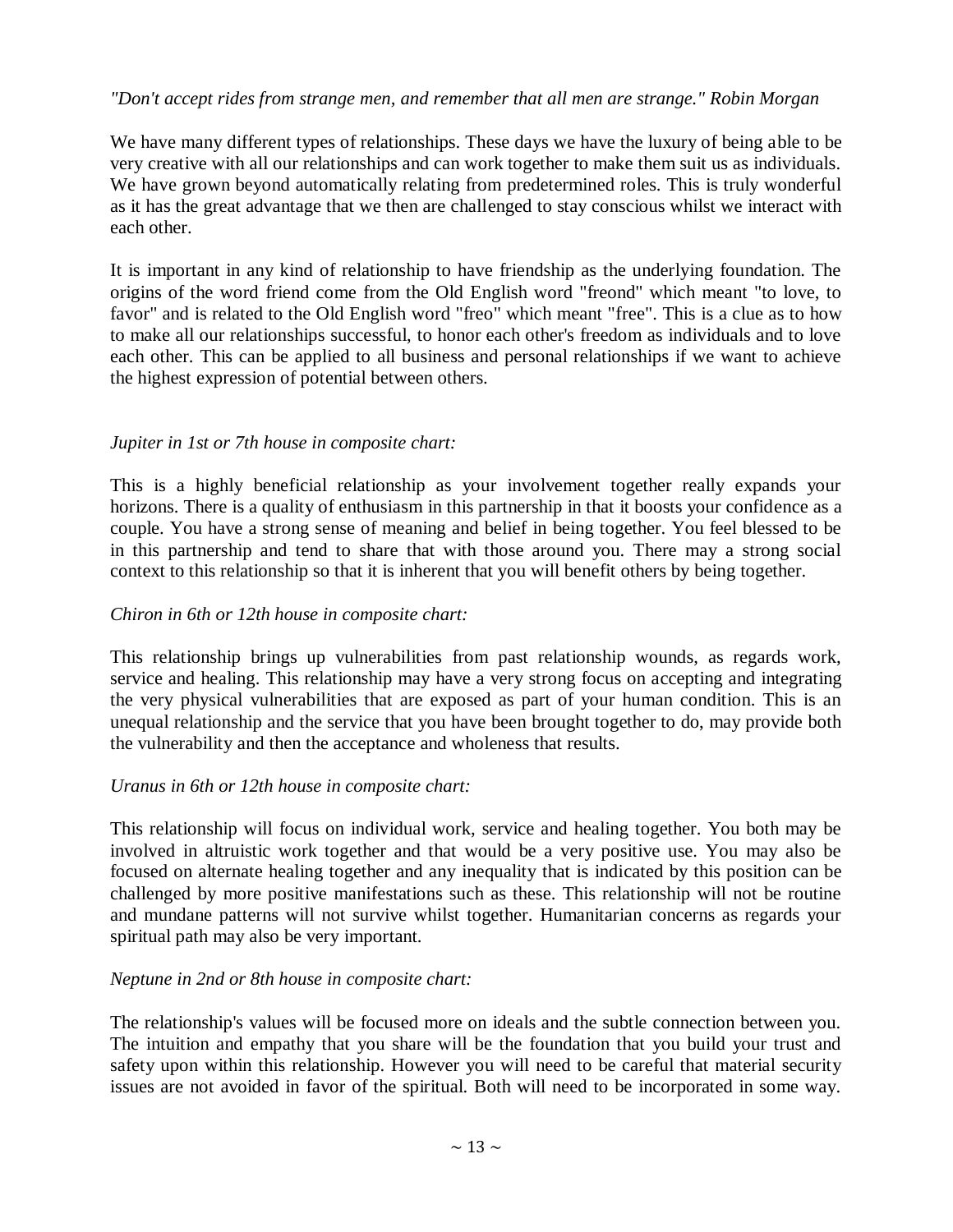There may be a sense of insecurity if you are not clear and honest with one another, and it is also important that you are supportive rather than undermining.

## *Pluto in 6th or 12th house in composite chart:*

This relationship has a fated sense of service that could profoundly change your lives. There is a need however to be very careful of the inequality and possibly imbalance of power, that exists within this relationship and not to misuse power in any way. It will be important to focus your attention on the love you share, rather than resort to control or manipulation of each other, or those around you. You can receive profound healing through this relationship and so it is important to empower each other. Of course there are some relationships where we are brought together to help and empower each other, and this would be a positive manifestation.

## *Jupiter Sesquiquadrate Neptune:*

Your sensitivities may worry your sense of optimism for your future together. Others may appear to heighten this; however you will have to resolve it by creative clarity about the subtle level and the integrity of your partner. It is important to clarify and honor your boundaries, so that you can learn and grow through the relationship.

## *Chiron Opposition Uranus:*

There may be a tendency to swing back and forth between accepting your vulnerabilities and independence and freedom. You may experience a tension between your needs to be free and for acceptance of past relationship wounds that emerge when you are together. This may be triggered in others when you are together. You have great healing capacity through your appreciation of the truth as you experience it as a couple.

#### *Ceres in 5th or 11th house in composite chart:*

This relationship has a strong caring focus for creative projects or children. You are able to nourish from a deep well within your hearts, and your hearts are certainly pivotal in how you care for each other and others. You look after yourselves by having fun, through entertainment or sports or just through the sheer joy of Love. This could certainly be a very fulfilling, great Love! However if this love together is threatened, then you will experience the opposite face of devastation and loss. This will be a heart-breaking loss!

#### *Juno in 5th or 11th house in composite chart:*

This relationship has clearly defined roles within the love you share, there is a real comrade in arms quality to the relationship. You may also be involved in creative projects or with children which will require some sort of control. Most relationships need some kind of structure to afford reliability and to build trust. However the heart requires passion and creative expression as well. It is important not to resort to game playing and deception. It is human nature to "want to have it all", much better to be honest and build this into your roles together.

#### *Vesta in 4th or 10th house in composite chart:*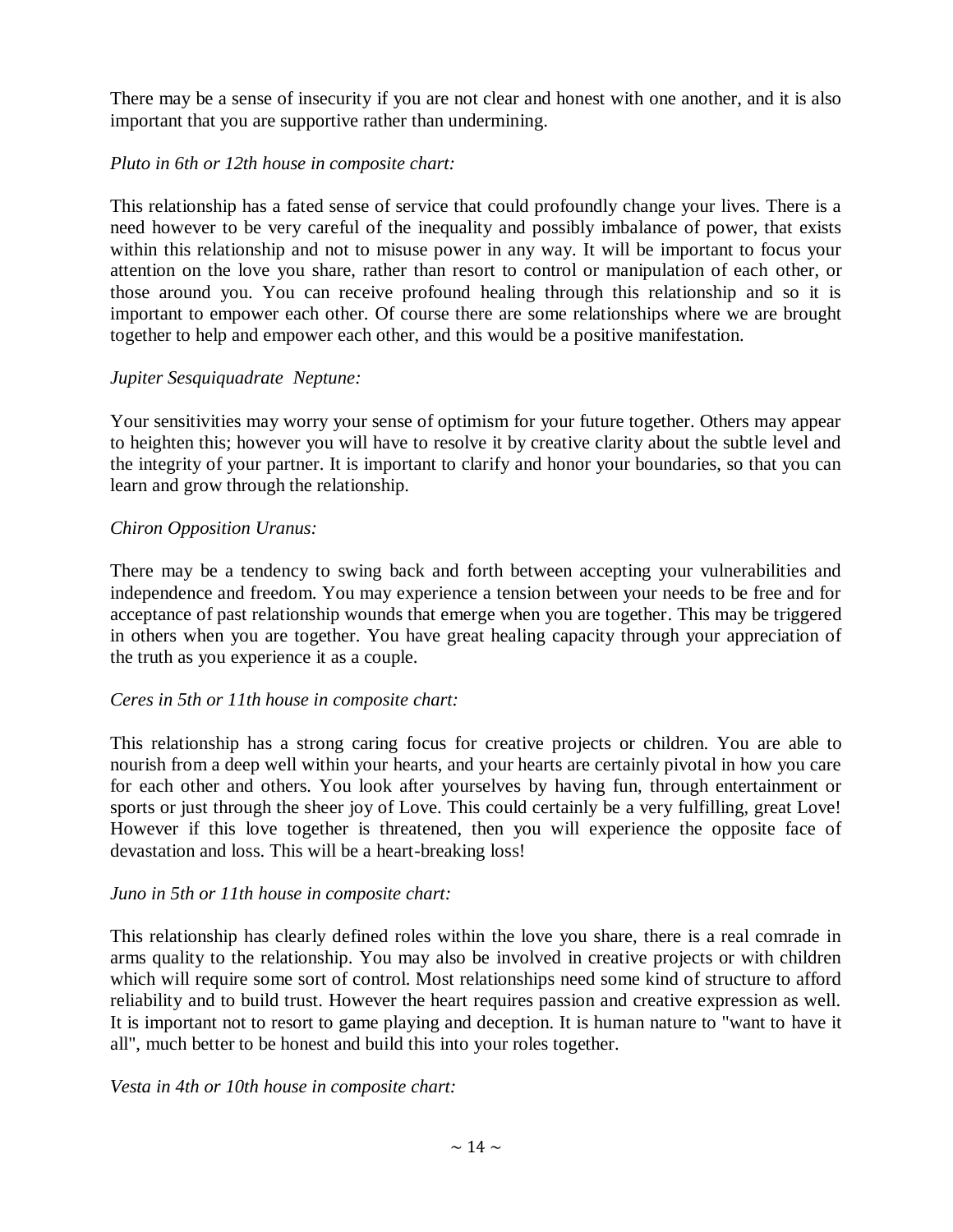This relationship has a strong focus on working to build a structure together whether home, family or business. Together you have the capacity for a sense of devotion and hard work in achieving your goals. You will be able to create a sense of home and warmth whatever you build together and so too with a business. There may be a sense of support from the past or family or your roots. Be careful not to distract yourselves with work and service when matters of the heart may need to be addressed with love and/or passion.

## *Psyche in 5th or 11th house in composite chart:*

This relationship is focused on spiritually integrating your heart's desires and "inner child" with your love and sexual relationship. Any vulnerable issues around creativity, children, fun, entertainment and sport that surface will be brought to consciousness. Within this relationship you have real sensitivity towards each other and a potential of psychic integration of the heart challenges you face individually. There is a great sense of meaning in being together that feeds your soul on a higher level.

## *Sappho in 6th or 12th house in composite chart:*

Work and service are the focus of your passionate romantic and sexual attraction. You have deep value for each and the work or health issues you share. You will be creative, if not poetic in how you serve each other and those around you. The only difficulty here is that this is not a relationship of equals so it may be important that whoever is in service, get their needs met in creative ways outside the relationship. Then this will not be undermining to the relationship. As a couple you possibly support others in preparation for the challenges of formalizing partnerships through marriage or some other official bond.

## *Eros in 3rd or 9th house in composite chart:*

You focus your thinking and communicating on your erotic connection together. You have sex and passion on your minds and can turn each other by "dirty talk" or fantasies. You may be involved in writing, speaking, publishing or media work about erotic love or the erotic love you share. Sexual passion is in your creative expression and breathes life into the relationship through your minds.

#### *Cupido in 2nd or 8th house in composite chart:*

This relationship is focused on building trust and security on the physical attraction and chemistry that you have together. You both value each other's physical beauty and this is an important factor in your sexual relationship. Your security is built on your attractiveness as a couple. You need to be careful to not be caught too much in the superficial look of the relationship. It is also important to attend to the heart of your love and care for each other.

#### *Amor in 3rd or 9th house in composite chart:*

In this relationship your thinking and communicating will be focused on the unconditional love that you share and how to develop that together. You may talk about the ideal aspects of loving each other and the boundaries between you that contribute to loving each other. You may also become involved in speaking, lecturing, writing, publishing and media that is focused on ideal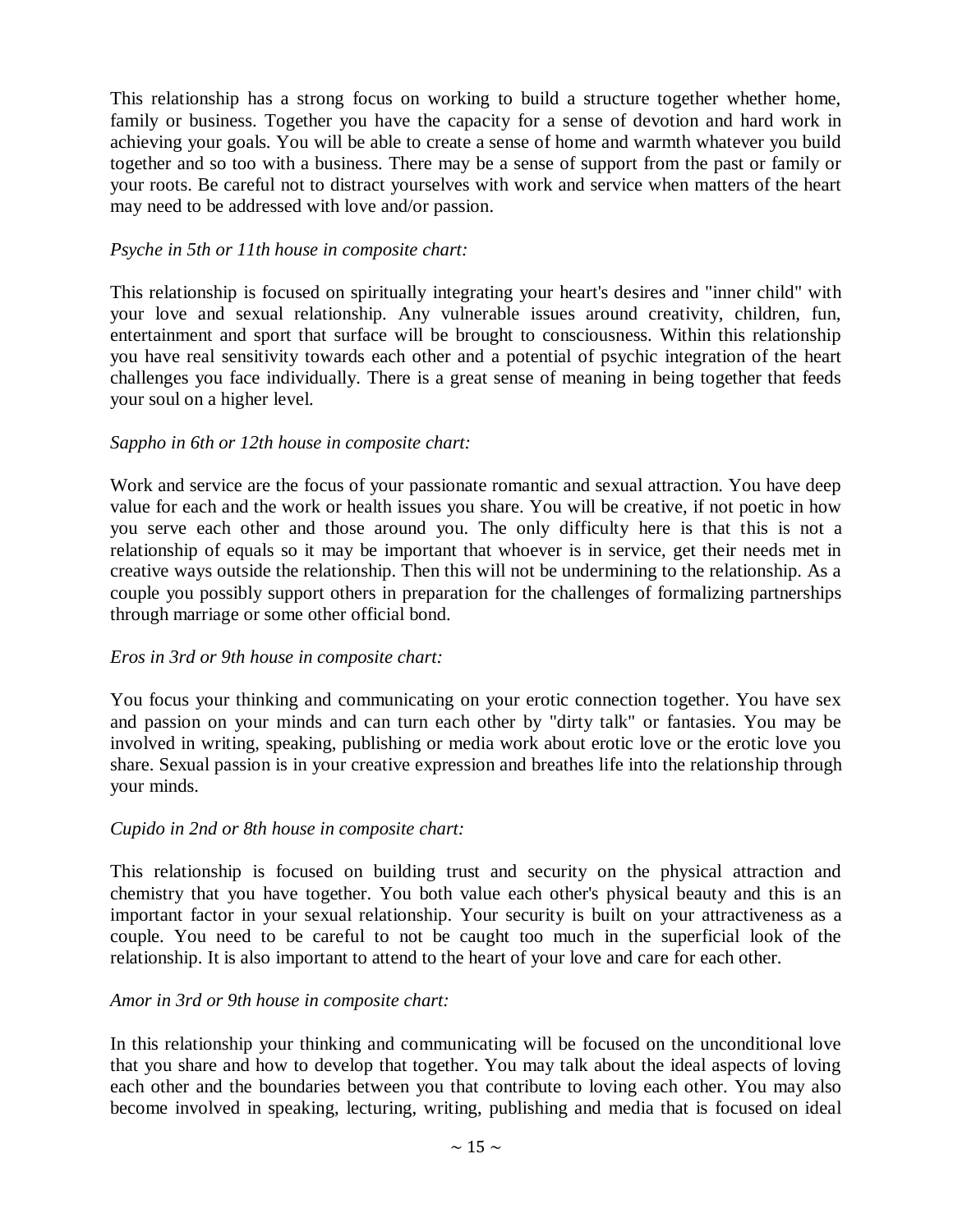love in relationships. You like to learn how to keep the love flowing so you would be able to teach each other and those around you. This could be a very creative, even poetic relationship.

## *Aphrodite in 6th or 12th house in composite chart:*

The fated quality to your love has brought you both together for work, service or health issues. Your work may also involve art and beauty. There is a special magic that draws you together for these purposes, however you this is not an equal fated relationship. One of you may feel drawn by love to help your partner, and obviously this is appropriate for some kinds of relationships. However if this is the case, it would serve you well to make sure that your needs are served outside the relationship due to the inequality.

# *Ceres Conjunct Mars:*

You care for and support each other through activity, sexual expression and work in this serious relationship. You like to do things to express your care and promote an atmosphere of abundance in response to your needs. You may feed or care for each other as a way to turn each other on and promote sexual desire. Your sexual life may also be inspired by fears of the potential loss of the relationship and you will certainly do what needs to be done to ensure against this experience. You will definitely have a luscious sex life together, as it will be a means of feeling safe and nurtured.

# *Ceres Trine Venus:*

You are easily drawn and attracted to each other and know how to care and support each other within this serious relationship. Remarkably, you can both promote desire and love in each other as well as nurture. This means that the relationship has a healthy and easy flow of balance care and love. Also fears of loss of the relationship are not overwhelming, so they do not dampen your desire for each other.

## *Juno Opposition Moon:*

You may swing from feelings of comfort and discomfort in this personal relationship, which is possibly marriage. At times, due to instability of feelings you may find that there is not enough consistency in your roles and responsibilities within the relationship. Clarity of boundary issues will be important in establishing a sense of emotional commitment and loyalty together. Whoever identifies with being the more receptive partner will recognize this feeling conflict.

## *Juno Opposition Mars:*

You share some sort of contract or bond, possibly marriage or business that focuses on work, activities or sexual expression. You are bonded to be together but you may find it challenging to integrate your sexuality or energy output at times. Consistency regarding roles and responsibilities may tend to swing between you and this can cause a dissipation of energies and action. Others may become involved in this dynamic within the relationship, and if so make sure that you are clear about your boundaries together. You will then need to acknowledge and honor your boundaries to ensure safety and trust within the relationship.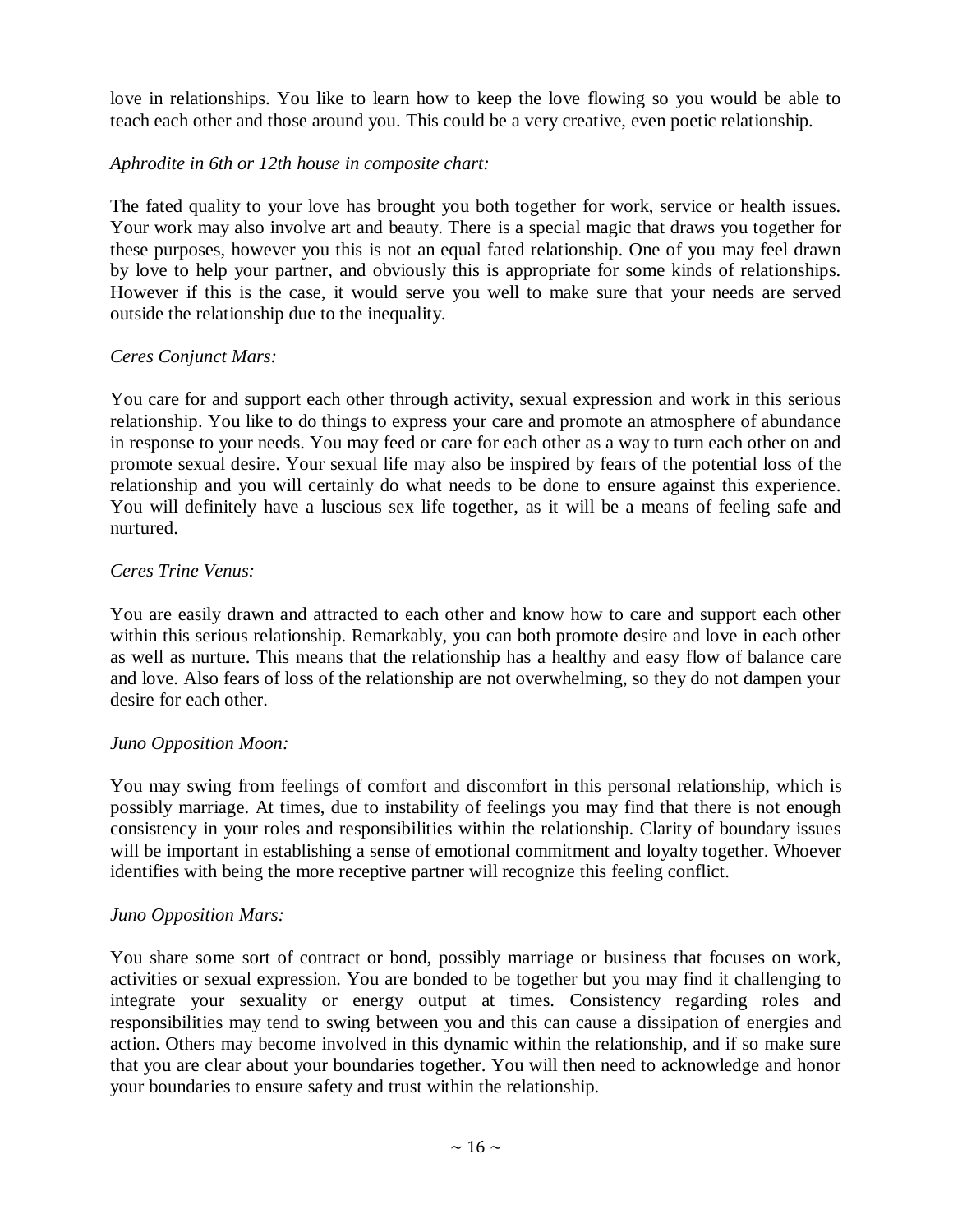#### *Juno Square Neptune:*

You have difficulty integrating your subtle, soul link with the contract or bond you share, whether marriage or business. You are bonded together but there seems to be inherent differences in your boundary issues. The main focus in this relationship needs to be on identifying, acknowledging and honoring your boundaries, with compassion and understanding. You can respond with empathy to building trust in each other, by developing your roles and responsibilities so that your loyalty and commitment is guaranteed.

#### *Juno Trine Saturn:*

This is a stable, committed and important relationship which easily incorporates the contract or bond that you share, whether marriage or business. There is a real flow with your responsibilities and duties and your commitment and loyalty to each other. You can clearly identify your boundaries and honor them so that trust can build together. You can easily go the long haul with each other and feel balanced in your sense of duty, so that you really feel well matched.

#### *Vesta Square Saturn:*

There are challenges within this relationship with your commitment and loyalty and the drive to experience a higher dimension of Love. Trust is founded from the everyday ability to respond to each other's needs and not just from experiencing altered states of consciousness through surrendering to service and work. You will need to build a foundation in the mundane along with the spiritual. You will also need to identify, clarify and honor each other's boundaries to facilitate the experience of transformation that is possible on the higher level. Overwork can also be a problem at times and it is important to maintain a healthy balance in this area too.

#### *Vesta Trine Uranus:*

It is easy to foster a sense of honoring each other as individuals in your experience with work, service and sexual expression. There is a real flow and ability to integrate any sense of dissolution of your egos, as you both aim for higher experiences of Love. You love to be creative in how you express these areas and how you come together as a couple. It is easy to be interdependent rather co-dependent within the relationship. You love to be involved in a very individual expression of work and sexuality and the relationship will define itself easily, as one of a kind.

#### *Vesta Trine Asc.:*

This significant relationship flows with a strong work ethic and focus on your sexual expression. Through the profundity and depth of your sexual expression and/or work relationship, you can both easily experience transformation as individuals. Your boundaries can easily be dissolved and this can be very healing as you achieve an experience of higher Love. A sense of freedom and dissolving of the ego can flow. You enjoy having a creative relationship that is not of a traditional model, encouraging individuality and freedom and the search for the higher truth of Love. You will both easily touch others through these areas and trigger spiritual evolvement.

#### *Psyche Conjunct Moon:*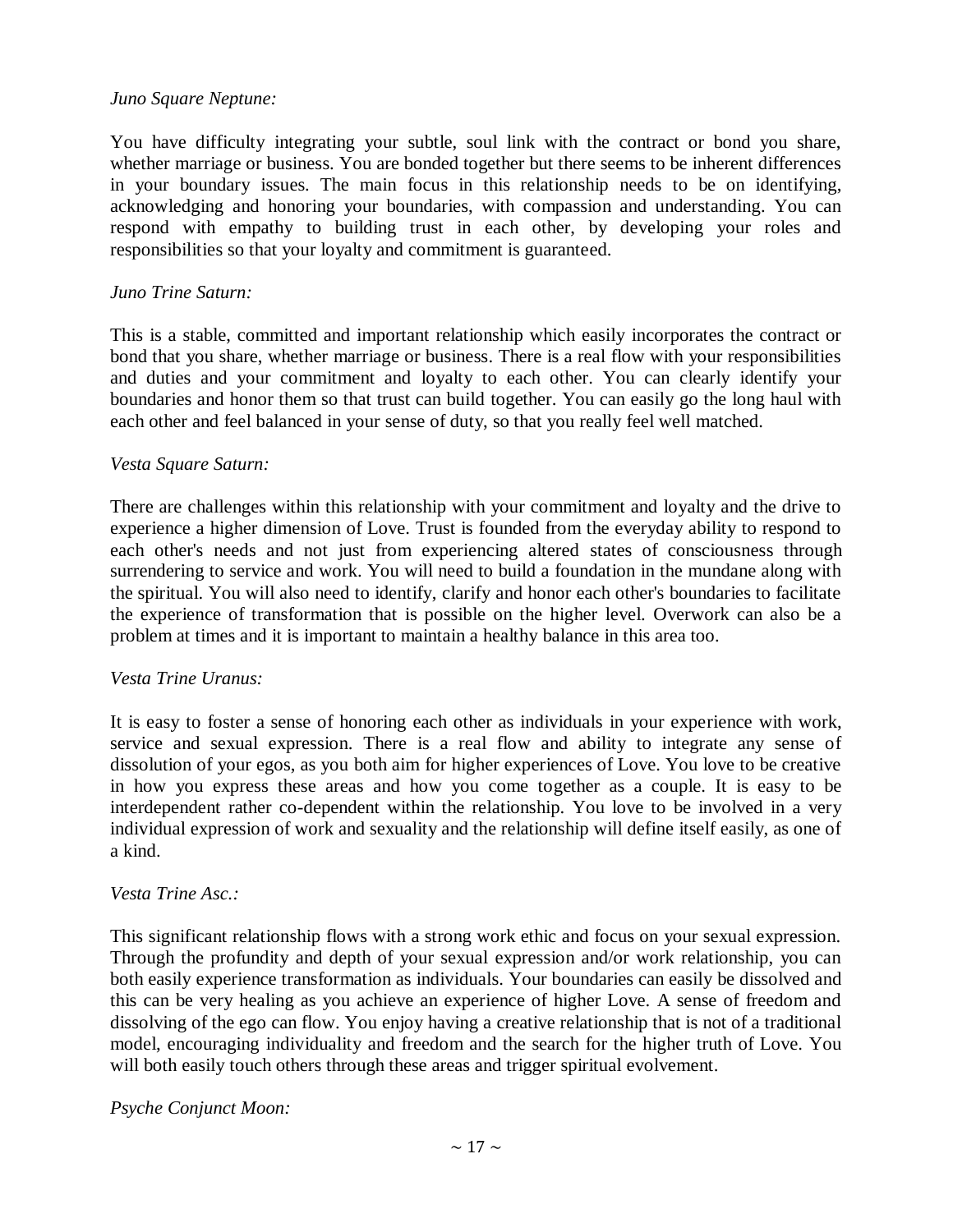You both feel very comfortable, as you develop personally through this relationship. You experience a real soul connection together and are able to understand yourselves through the alchemic projection within the relationship. There is also a great commitment; a willingness to go the distance and create a foundation of stability within the relationship. This stability however always needs to be kept alive & awake by incorporating your individual paths. The more receptive partner may identify much more with the comfortable feeling of personal development.

## *Psyche Conjunct Mars:*

There is a strong caring drive within this relationship and which is a focus of your energies and sexual expression. You are asked to deal with any frustration of desire by focusing on the Love you share, rather than will to power. When you accomplish this you will find that your personal development grows incrementally, whilst you are together. You are challenged to transform your individual desires and urges through your sexuality or projects that you are involved with together.

## *Psyche Square Neptune:*

The intuitive and empathic link that you share challenges you to develop personally within this relationship. The subtle level may be a source of lack of awareness and misunderstanding as individuals, and this is reflected through the relationship. You need to treat the relationship as a sacred container for transformation and empowerment rather than allow confusion. You are also challenged to raise your Love to a higher more spiritual level and develop in consciousness and awareness together.

#### *Psyche Sextile Saturn:*

You have opportunities to be committed to personal development together which forms a strong foundation within the relationship. Those around you may help you to work on any issues that are triggered by being together. You can develop awareness of love and relating if you are willing to be creative with your individual desires and values in the relationship. There are also options for your boundary issues and vulnerabilities that emerge, to help strengthen the relationship.

#### *Sappho Conjunct Uranus:*

This relationship stands in its own right and you honor and value each other as individuals. This makes for a detached emotional stance that supports a good communication and friendship. You both share similar aesthetic values and tastes and this is creatively incorporated into the relationship. It is also an exciting sexual relationship which is cultivated by your romantic and passionate expression. You will be changed as individuals within this relationship, by the profundity and sharing that is available so just be creative!

#### *Sappho Conjunct Pluto:*

This is a profoundly deep relationship, where you will empower yourselves through romantic and passionate expression. You are a powerful force together and would be good friends as well as lovers. Whilst together you will undergo transformation through the relationship and learn a lot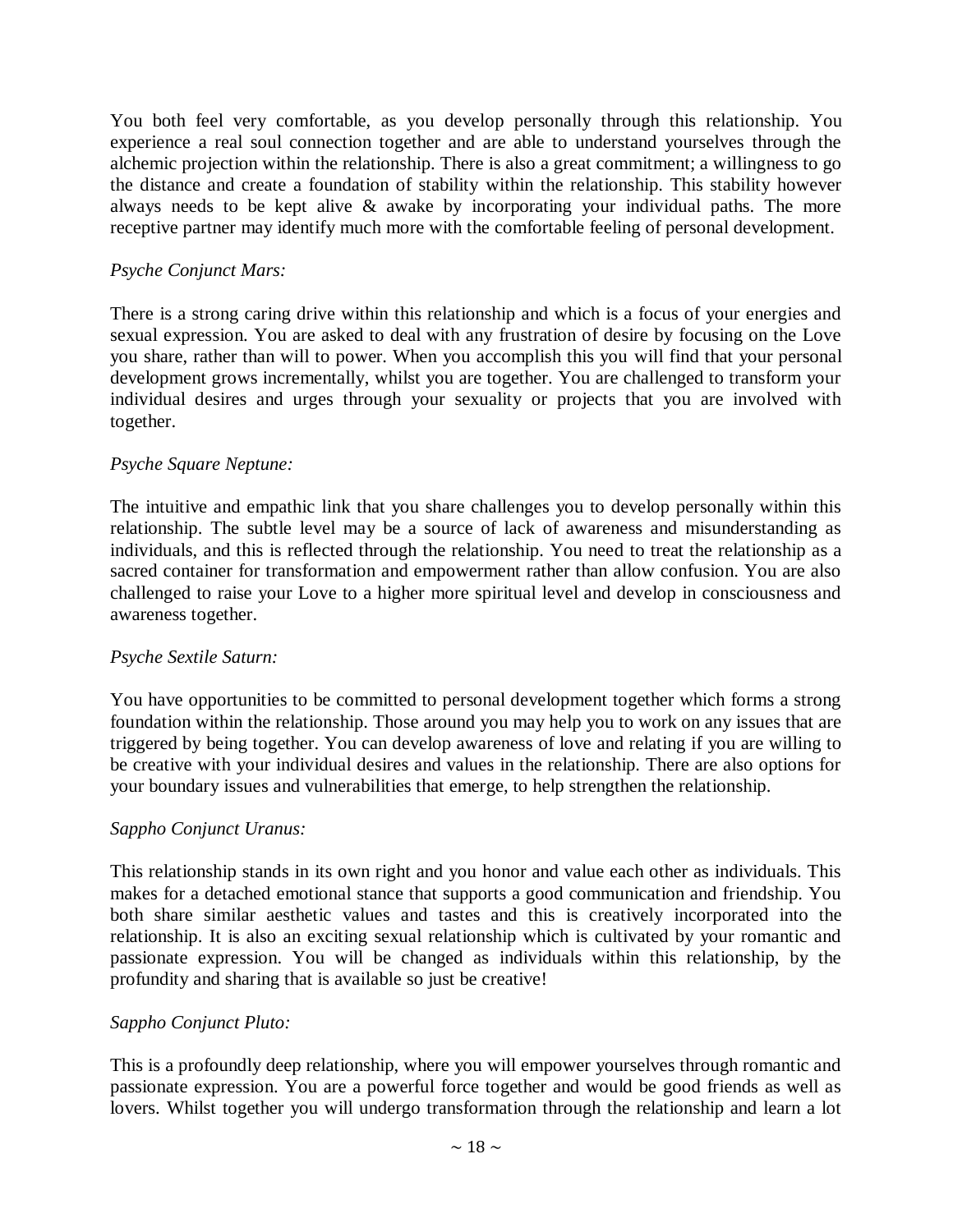about Love and relating. You share similar values and tastes in the arts and this would be a very important aspect of the relationship. You have a strong sexual drive which is activated by your romantic notions and conversations and possibly even poetry?

## *Sappho Conjunct Asc.:*

This is an important partnership as you are both romantically and passionately entwined and also good friends. You like to converse on the subject of Love and relating and may touch others in this regards, as well. You have a deep appreciation for each other and this appreciation may even be expressed through some form of creative expression. You are really facilitated in bonding in the partnership. You like to share things together and enjoy being a couple.

# *Sappho Opposition Mercury:*

You swing backwards and forwards between identification as comrades in arms, where you are able to share with each other your ideas and notions about love and relating, and not. At times your communication can be quite romantic, passionate and sexual; you know how to turn each other on, but may suffer from bad timing! You may advise others as regards relationships and love or at the very least write romantic poetry to each other. Sometimes also you can include your deeper, darker soul levels that emerge within the relationship, and then this can be used as fuel for the fire of your Love.

# *Sappho Opposition Chiron:*

This relationship swings from being highly sexual and accepting of any vulnerability that you have as individuals, and at other times not. You can be good friends and communicate, when you are clear and honest in this highly romantic and passionate connection. In fact any boundary issues and therefore vulnerabilities, can become integral to the romance of being together, and cultivates a deep appreciation for each other. You may even include these human vulnerabilities of the body or feelings in your romantic exchanges, such as poetry.

# *Eros Trine Mercury:*

You easily talk and think about your erotic connection that flows, and in fact your minds trigger the eroticism. It is easy to talk dirty and you know how to turn each other on! In fact your ideas and conversations tend to focus easily on the experience of your great Love and the desire and lust can make it extremely intimate. You are both open to accepting your vulnerability of the physical, human body and empowering and transforming yourselves through your depth of thought and conversation!

# *Eros Trine Jupiter:*

You easily find a great sense of meaning in being together through your great Love! You are open to share an extremely erotic attraction and desire for each other and will be touched and transformed deeply. You easily grow and learn from your surrender to Love and lust, when you are together. You may take it for granted how joyful you feel about life by sharing in this exchange of eroticism. You can integrate your individuality easily, as you recognize that this contributes to the excitement and magnetism that you feel together. Your ideas and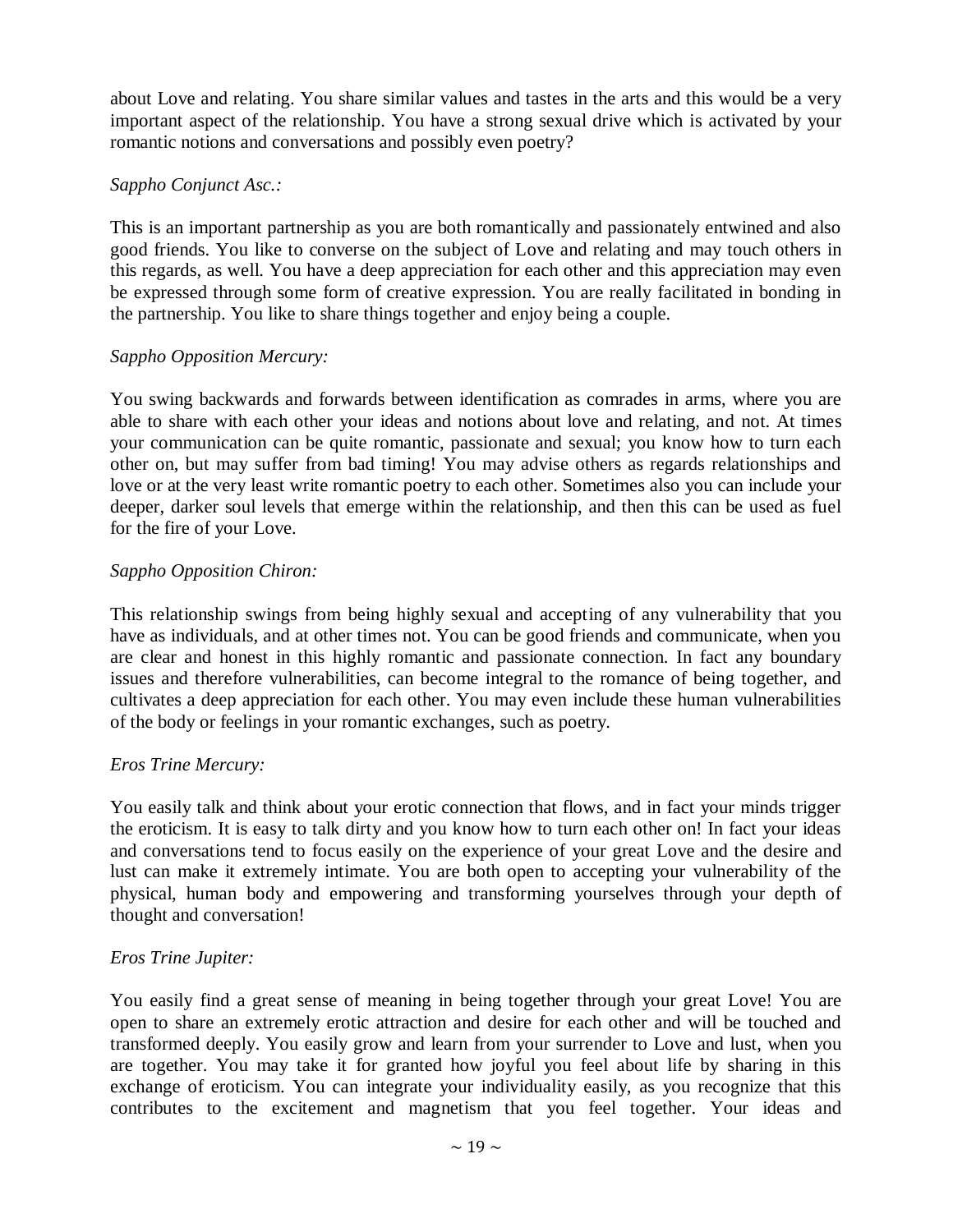communications can be extremely erotic, sexual and profoundly intimate. You may even write or talk about eroticism or lust.

## *Cupido Opposition Neptune:*

You swing back and forth between feeling subtly connected to each other by your similar values and ideals in art and beauty, and not. Your partner can reflect more unconscious or hidden parts of yourself and that is what can be attractive and irresistible. Therefore it is important to honor this strong attraction, both light and dark. At times you intuitively seem to know what looks right as a couple and you may find a whole spiritual path together. If not, then design and harmony can be very important and you can possess a knowing about what feels right when you are together.

# *Cupido Square Mars:*

You are in conflict because you can be highly turned on by each other's physical attractiveness and by how you appear as a couple. The challenge is that this can be extremely sexy, but you will also need to honor each other's boundaries and integrity. There can be a rather strong focus on pursuing desire for selfish reasons, rather than to further the relationship. You may also be in conflict as you put a lot of energy and drive into pursuing your emotional ideals and tastes in beauty and art. The challenge is to make this a highly individual and creative sexual relationship, which you will forge in your own right.

# *Cupido Trine Pluto:*

You are easily and intensely drawn to each other's beauty and present as a powerfully attractive couple. There is a real flow to your likes and dislikes which can be black and white and your ideals may revolve around the higher power of Love rather than will to power. In fact as a couple you may fascinate others, no more than you both feel fascinated. You easily share similar strong tastes in beauty and art. Being together can transform you as regards beauty; and you still find it easy not to be too obsessed with the superficial. You are also able to satisfy your unconscious emotional needs and fantasies, without damaging the integrity of your partner. This relationship is a turn on as your focus is on the relationship, not just individual desire.

## *Cupido Trine True Node:*

There is a real flow to how you feel compelled to be together, because of how great you look as a couple! You easily share similar tastes in beauty and art and this goes without saying. You easily match like two peas in a pod, like Romeo and Juliet? You feel easily drawn by each other's attractiveness. You have issues that need to be resolved and easy lessons to be learnt, whilst you are together. These issues will tend to be focused on the attraction between you, which comes from your deep instinctual soul level and draws you out of your separation in your search for your inner beauty as it appears in your partner.

## *Amor Square Moon:*

You are challenged with your comfort levels in this relationship, where you are trying to make ideal love real together. In the creative challenge to also satisfy deeper, more hidden emotional needs and desires, you will need to achieve a sense of union on a higher level. In this union you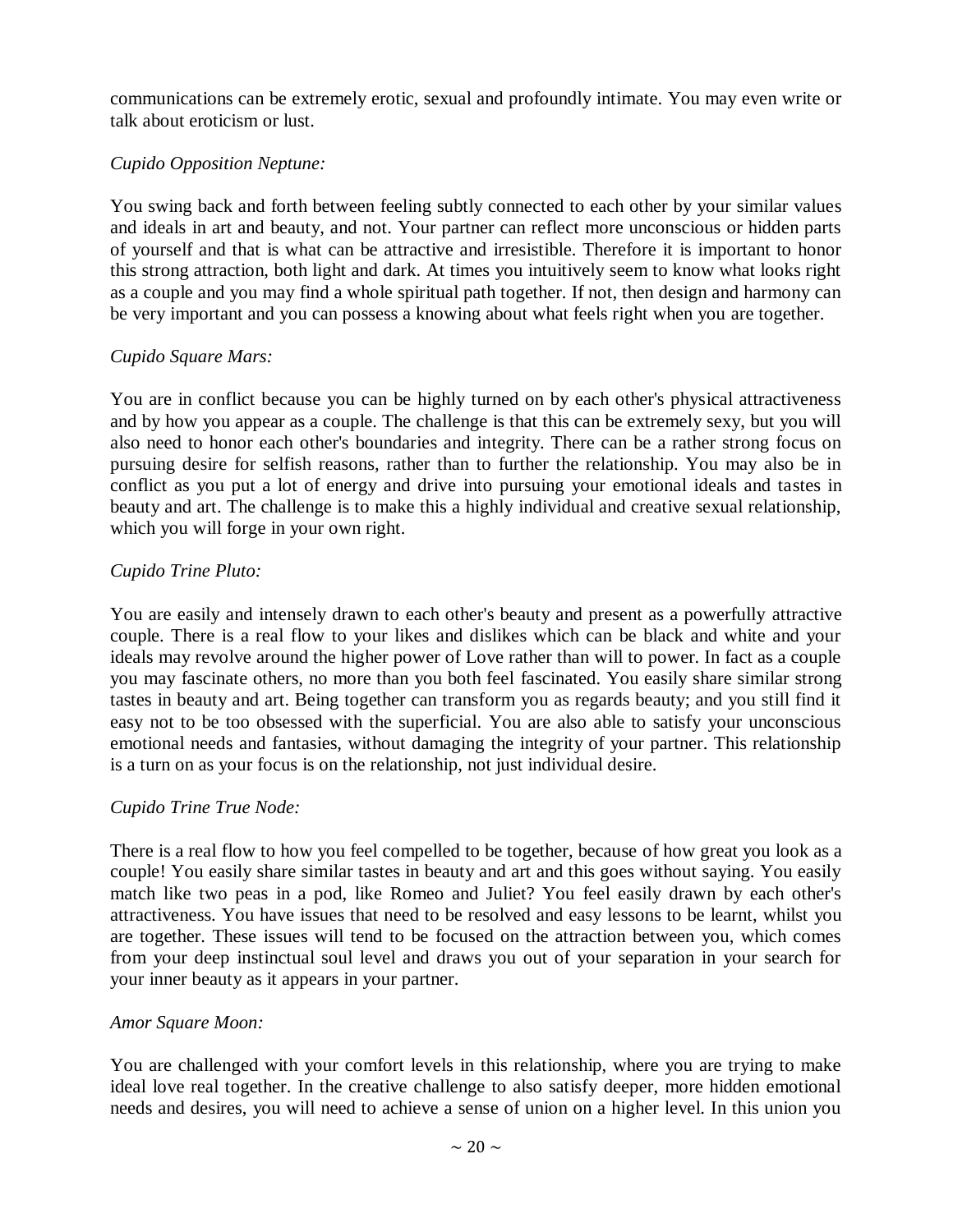both need to identify your individual boundaries and honor and accept them. Any emotional vulnerability that emerges from past relationship wounds, needs to be accepted within this ideal love. Real love can spring from openness to your humanity and you should strive to be emotionally generous in the presence of each other's past relationship wounds. As the more receptive partner, you may identify much more with the conflict in ideal love.

## *Amor Trine Uranus:*

There is a real flow to this one of a kind relationship, where you have an ideal and perfect love together. You can both easily bring your own individuality and freedom needs to the relationship and develop it to creatively meet those needs. You also readily honor each other's boundaries. Real love can spring from openness to your humanity and you are both emotionally generous in the presence of each other's past relationship wounds. This is very much an individual relationship and you readily allow each other freedom to honor your own ideals which awakens the power and intensity in the relationship.

#### *Amor Trine Asc.:*

You easily share this important partnership, where you are bringing your ideal and perfect love into real life. You can easily accept past relationship wounds that emerge and any emotional vulnerability. Also darker, more unconscious sensual desires and sexual expression can be readily included. You can identify each other's boundaries and honor and acknowledge those, to make for a healthy relationship. You may be identified as a perfect couple by those around you, as you keep your ideal vision of Love alive together. Those around you may be touched by your love and given hope that heaven can be on earth in relationship.

## *Aphrodite Conjunct Pluto:*

You will both be changed by the depth and intensity of this 'lightning rod' love that you share. Your emotional needs for attention can be addressed within this relationship, as you both feel focused together. You can learn and grow from this surrender to passion and love. You share a profound intimacy and through this you will define your roles within the relationship. Your sexual expression will be uplifting and motivating and may be hard to keep in balance.

## *Aphrodite Conjunct True Node:*

You feel compelled to be together in this 'bolt out of the blue' fated love relationship. There are great lessons to be learnt together, as regards being intimate; both physically and via communication. As a couple, you may only have eyes for each other when together, and it can be quite intense and obsessive. You will also be challenged to be creative in developing this relationship in its own mold and to benefit from the depth and profundity that it offers. There is a clear sense of the roles within this partnership, albeit unusual or individual by ordinary standards.

## *Aphrodite Opposition Sun:*

This is a profound meeting, where your "bolt out of the blue" fated relationship will be polarized with the purpose of being together. You are destined to be connected but at times you may find it challenging to integrate the relationship mission. You are challenged to be creative in developing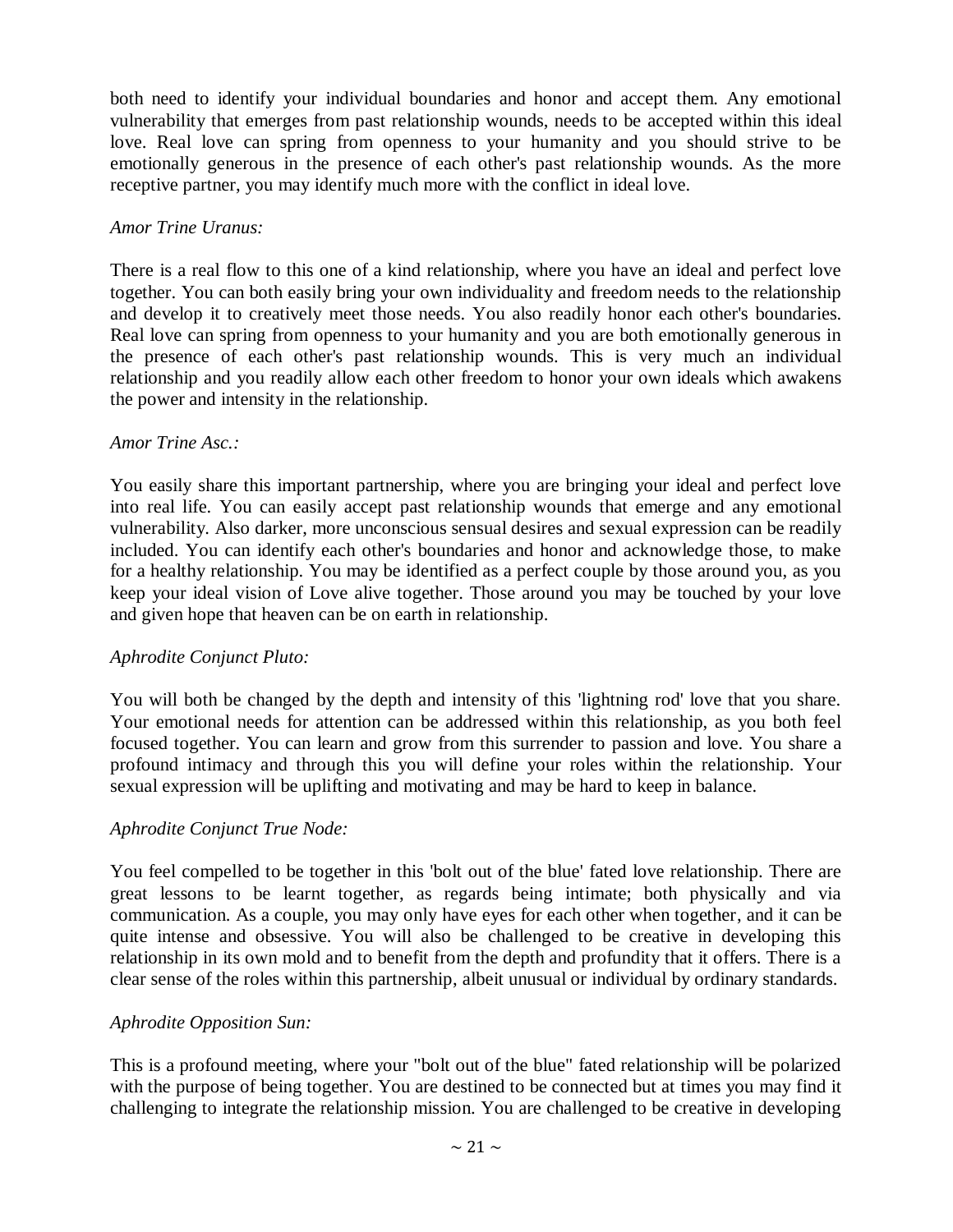this relationship in its own mold and to benefit from the depth and profundity that it offers. The more active partner may identify much more with the polarization with fate.

# **Chapter 6: Summary**

*"Just because you love someone doesn't mean you have to be involved with them. Love is not a bandage to cover wounds." Hugh Elliott, Standing Room Only weblog, February 16, 2004*

*"The conception of two people living together for twenty-five years without having a cross word suggests a lack of spirit only to be admired in sheep." Alan Patrick Herbert*

*"Why is it so hard to find a soulmate? Because most of us are actually searching for egomates instead. We place the most limited and unloving aspect of our minds in charge of our search for love, and then wonder why we aren't succeeding. To the degree that we identify with this false sense of self, and operate on the basis of its limited point of view, we aren't looking for someone to love so much as recruiting fellow actors to take on supporting roles in a favorite melodrama." Carolyn Godschild Miller "Soulmates: Following Inner Guidance to the Relationship of Your Dreams."*

Relationships can be challenging  $\&$  sometimes seem more trouble than they are worth. We are challenged to live our best life & to be the best that we can be! These days going down the relationship path, consciously, can be more profound & enlightening than getting thyself into a nunnery! We see each other through the mirror  $\&$  reflection in each other's eyes, of who we are  $\&$ what we are doing or not doing! We cannot hide or delude ourselves when we live in the light of our partner's eyes.

So if we choose to take this path in life we are subject to all the gifts  $\&$  joys of sharing, companionship, care & love that relating can bring. We are also brought more fully into conscious attention to our own souls & personal development. We honor & respect each other's boundaries & separation so that we can unite with each other in love & compassion.

On a bigger scale the microcosm of our personal & business relationships are the seed of our community, our country & our planet. We have all been brought together under the banner of humanity & our spiritual challenge is learning to live with ourselves firstly & then others in a harmonious, peaceful & respectful way! When seen from this perspective, whatever needs to be addressed in our immediate relationships, will provide a good basis for a better planet!

May these reflections help serve that purpose!

## *Romantic and Sexual Attraction High Score (102):*

Every relationship needs some sort of glue that pulls the couple together & keeps them attracted to each other. This relationship has a high level of romantic & sexual attraction & should prove to be powerful connection. You will automatically feel drawn to be together and feel part of something greater than yourself by being in this relationship. There is great potential for a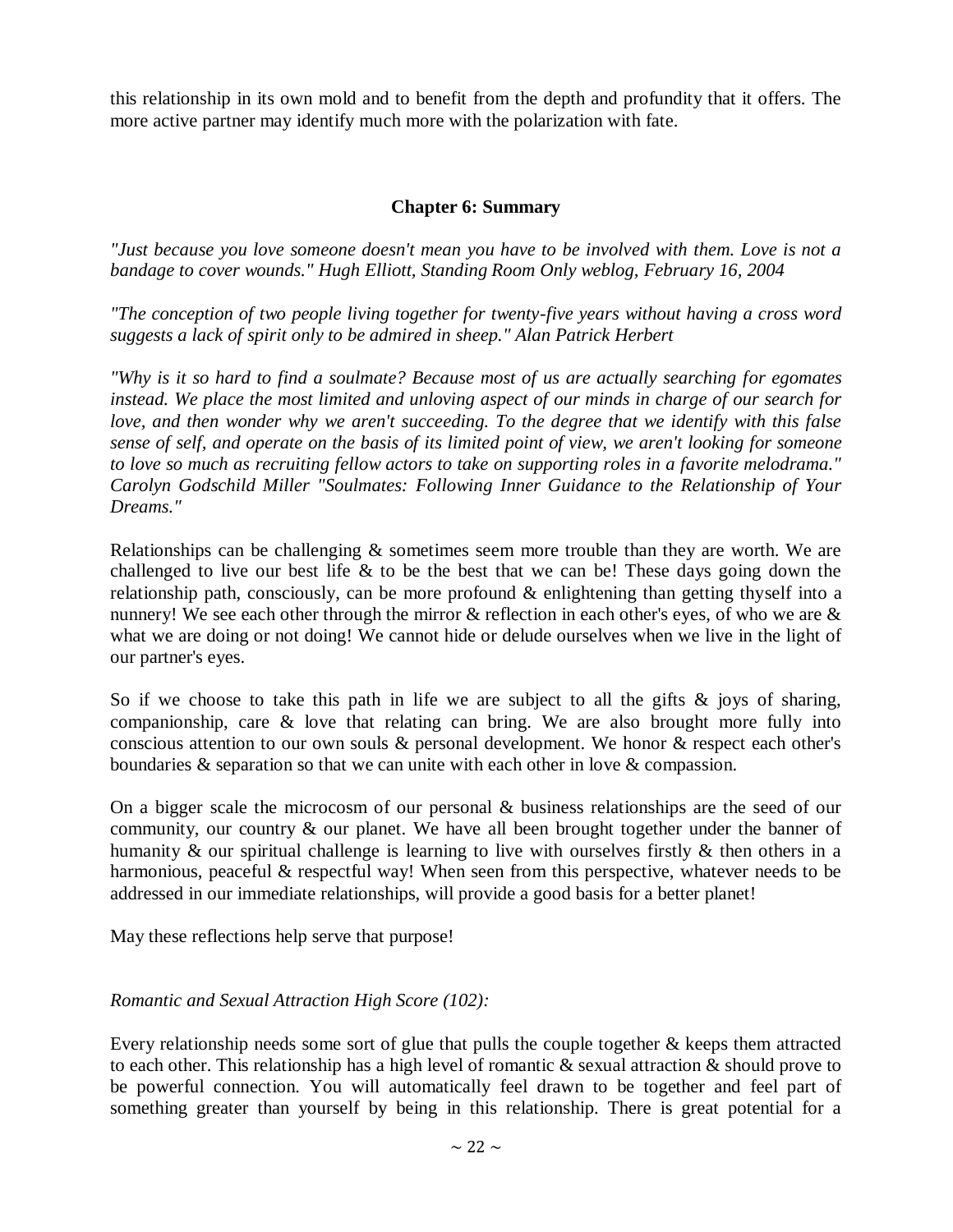powerful & profound feeling of finding one's other half within this relationship. This relationship offers the opportunity of great personal development for the individuals.

## *Good Communication, Problem Solving Medium Score (62):*

This relationship has a good conduit of communication. At times of stress this may require work & consciousness. It is important to make sure that you both have a regular time & place to connect & communicate so that the relationship never has to suffer due to lack of information.

## *Success & High Achievement Medium Score (90):*

This relationship gives a positive experience of success both spiritually & materially. This experience may not be consistent but by applying a positive focus & working hard, you can do well together.

#### *Longevity & Commitment High Score (136):*

This relationship has an excellent ability to go the distance & be a stable foundation for both of you. You can rely on each other & will easily be able to face challenges or difficulties. In fact these will only increase your commitment.

#### *Sense of Fate & Destiny Together Low Score (48):*

There is hardly any feeling of destiny or compulsion to this relationship but it could still serve you on the day to day level. You will not feel driven to learn & act in certain ways when you are together. As a result you can make of this relationship what you want or need.

#### *Challenges & Weaknesses Medium Score (92):*

This relationship has some challenges  $\&$  at times of stress requires consciousness to address them. We easily slip into habits & patterns that when by ourselves we can be blind to, but within a relationship greater attention is required. One of you or both will register when these weaknesses are causing trouble & then you will need to communicate clearly & work through these issues together.

*"Love is the most difficult and dangerous form of courage. Courage is the most desperate, admirable, and noble kind of love." Delmore Schwartz*

#### **Chapter 7: Credits**

Pemo Theodore is Australian origin & has been a practising astrologer for 26 years in many countries including Australia, Canada, Ireland & the US. She completed the Federation of Australian Astrologer's certificate exam in November 1983 & was then President of the FAA on the Sunshine Coast, Queensland. She taught astrology classes & lectured. She was a Jungian therapist for 7 years having trained with an Jungian analyst, Patrick Jansen, graduating with a